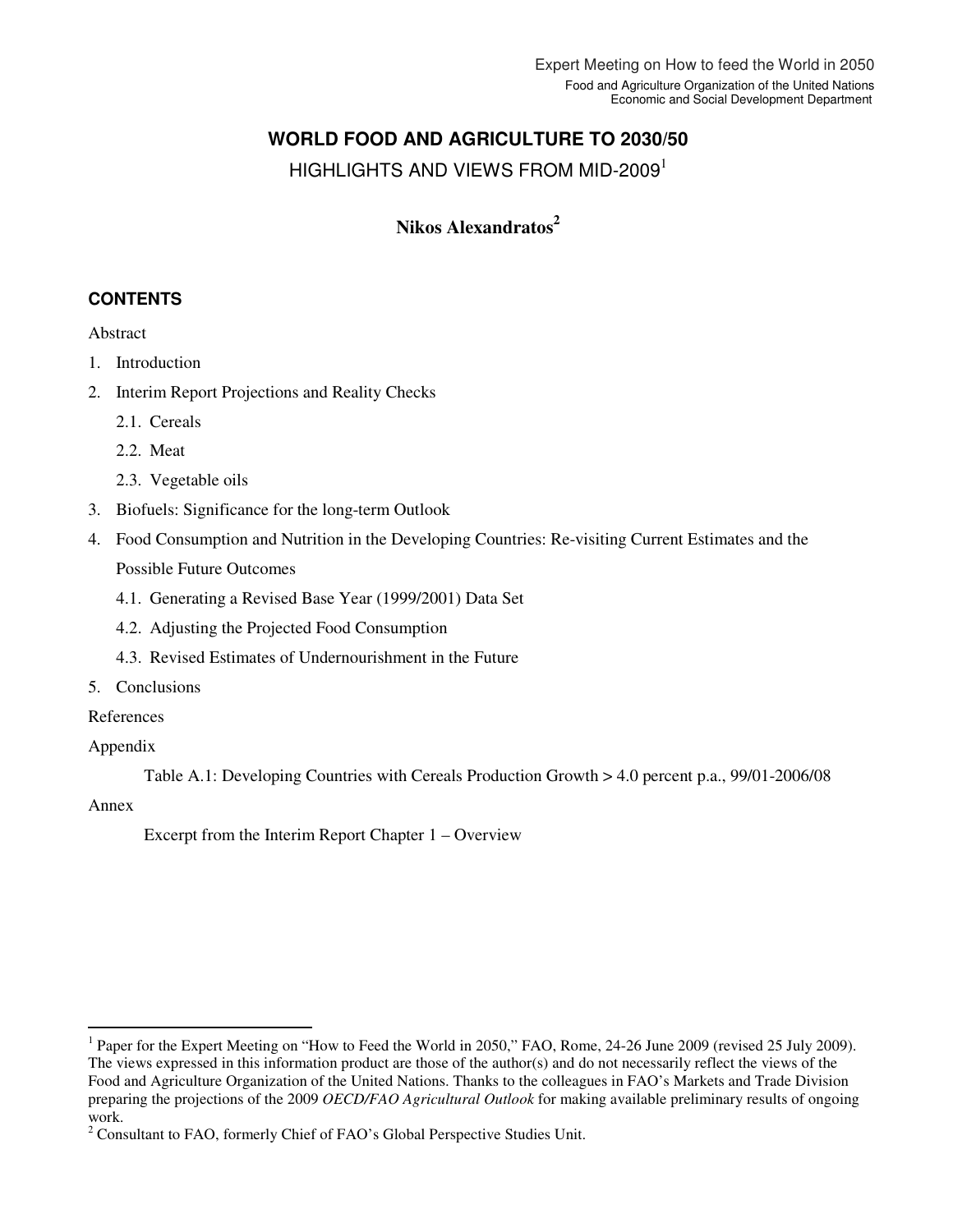## **ABSTRACT**

We examine the long-term projections in the FAO Study World Agriculture: Towards 2030/50, prepared in the years 2003-05 (from historical data to 2001 and base year 1999/2001<sup>3</sup>) for selected broad country- and commodity-group aggregates. An overview of the Study's findings is attached as Annex. The objective of the examination is to establish if and to what extent the projections are still valid as predictions of what may be in store in world food and agriculture to mid-century. We test the projections against (a) actual outcomes, as far as available data permit, in the first eight years of the projection period (to 2008), and (b) against the just-completed 10-year projections 2009-2018 of OECD/FAO, both with and without the quantities of crops used as biofuels feedstocks. On both counts, but without accounting for the impact of biofuels (not included in the Study), the projections have been found to be still broadly valid at the level of the aggregates considered.

A fresh look is required to take on board the possible effects of biofuels. The existing medium-term projections of biofuels production and, in some cases, also of the crop quantities to be used as feedstocks, indicate that further growth is in prospect, though not at the very high rates of the last few years. The quantities of cereals by which, in these projections, world aggregate consumption would be higher because of biofuels would be still relatively modest (7 percent of world consumption in 2018, up from the current 4.8 percent), much of which will likely come from increased production over and above what it would be without biofuels. However, the potential exists for biofuels to be a major disruptive force conditioning agricultural futures, because of the growing integration of the energy and agriculture markets. This is a theme which, together with the possible impact of climate change, must inform all future attempts to speculate about long-term futures of world food and agriculture.

We also examine the Study's projections of food consumption (in terms of kcal/person/day) and the numbers undernourished in the developing countries in the light of some drastic revisions in the historical food consumption data and the parameters used to compute such numbers, as well as in the projected populations. Such revisions indicated that per capita food consumption in the Study's base year 99/01 was lower than known at the time. We had to adjust the projected food consumption levels of the Study to account for such revisions so that they can be compared with the latest published estimates (in SOFI08) of per capita consumption and numbers undernourished. Following such adjustments, the projected per capita food consumption (Kcal/person/day from all food commodities) in many developing countries is lower than in the Study. As a consequence, and given the revised higher population projections, the pace of decline in the numbers undernourished, slow and inadequate as it was in the projections of the Study, may turn out to be even slower. Achievement of the 1996 World Food Summit (WFS) target of halving the numbers undernourished in the developing countries by 2015 (from that in 1990/92) may recede well further into the future.

## **1. INTRODUCTION**

 $\overline{a}$ 

This paper sketches out the possible evolution of world food and agriculture to 2050 in terms of the key variables (production and consumption of the main commodity groups and the implications for food and nutrition in the developing countries). It presents a view of how these variables may evolve over time, not how they should evolve from a normative perspective in order to solve problems of nutrition and poverty. The basis for the contents of this paper are Study's food and agriculture projections to 2015, 2030 and 2050, prepared in the years 2003-05 and published in 2006 (FAO, 2006 – hereafter referred to as *Interim Report* - IR). For easy reference, the Section on the main findings from Chapter 1 of the IR (Overview) is attached here as Annex. The reader is referred to the full IR for details.

The projections of the IR were based on historical data from the complete FAO (Faostat) Food Balance Sheets (FBS) available for all countries. The FBS data available then went up to 2001. Hence the base year of the

 $3$  Notation: 1999/2001 stands for the 3-year average 1999-2001; 2006/08-2018 stands for the period between 2006/08 and  $2008$ . Ton = metric ton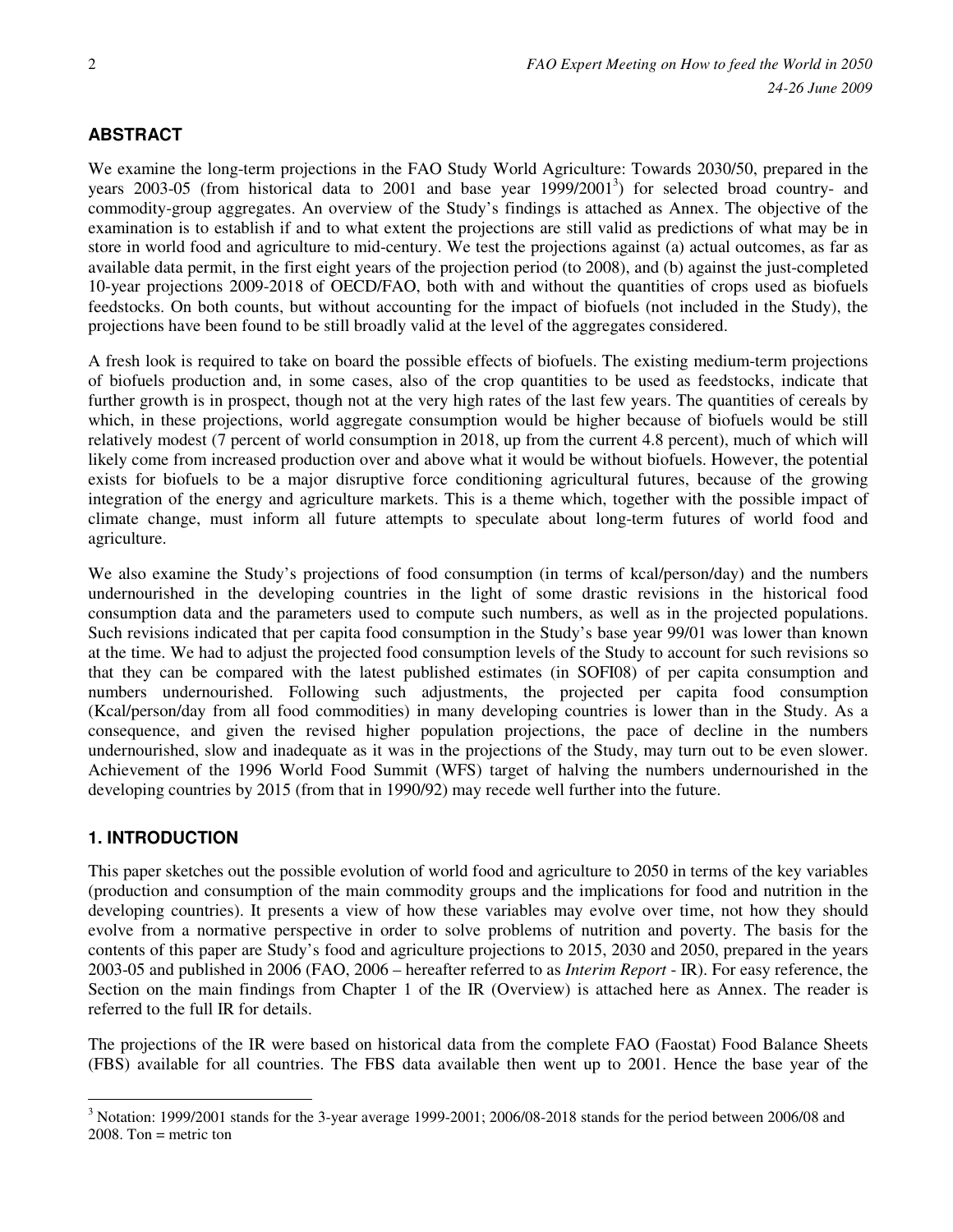projections was the 3-year average 1999/2001. The evaluation of the projections in terms of the rainfed and irrigated land use and yield configurations underlying the production projections against the land and water potentials of each country was not performed on that occasion. The latest attempt in this area dates from work carried out in 2000-2002 with projections going to 2030 from base year 1997/99 and published in 2003 (Bruinsma, 2003), using the land potential estimates from an older edition of the Global Agroecological Zones Study of FAO and IIASA (GAEZ, Fischer *et al*, 2002). For the IR the evaluation was delayed while waiting for fresh estimates of such potentials to be produced by the revision of the GAEZ. These estimates from the new GAEZ are currently being prepared for publication (Fischer *et al*, forthcoming) but not yet available in the format required for use in analyses of the IR-type. In the meantime for this EM event an attempt is made to unfold the land use and yield growth implications of the production projections to 2030/50 of the IR using the old GAEZ estimates of land potentials. These are presented in a separate paper (Bruinsma, 2009).

Naturally, presenting in mid-2009 projections completed in 2005 and based on historical data up to 2001 and on the outlook for key exogenous variables (the population and GDP projections) as known then presents some problems. The last few years have witnessed upheavals that must be taken into account in passing judgment as to how relevant our views of the future of four years ago are today. In the first place, there has been the intrusion of the energy markets into those for agricultural produce via the links of the high energy prices and the boost this gave to the demand for crops as biofuel feedstocks, helped by government policies favouring such use of crops. It is now widely accepted that this was a key factor explaining the food price surges up to mid-2008. Secondly, the overall economic outlook is being severely affected by the ongoing economic crisis, though the issue of how important this may prove to be for the longer term is moot. Additionally, the latest demographic assessments (U.N. Assessment of 2006 – U.N., 2007), and the just released Assessment of 2008 suggest that projected populations to 2050 may be higher than those of the 2002 Assessment (U.N., 2003) used in the IR, particularly in several countries of sub-Saharan Africa<sup>4</sup>.

It would be desirable to account for these new circumstances by re-doing the entire projections exercise. This proved, however, practically impossible given the great country and commodity detail involved (see IR, pp. 66- 68) and the delay in updating FAO's FBS data (see Box 1). The second best option is to review the IR projections on the basis of the FAO data set used predominantly for the current monitoring published (for major countries and aggregates only) in the six-monthly *Food Outlook* and largely also for the annual OECD/FAO medium-term projections (hereafter referred to as CBS data<sup>5</sup>). The current round of these medium-term projections for the 10 years 2009-18 has just been completed (OECD/FAO, 2009<sup>6</sup>). These projections *ex hypothesi* incorporate all the information available at present, concerning both developments in the last few years as well as the views of what may be in store up to the year 2018 in terms of the overall economy, the energy sector and prices. As such, the projections provide a valid benchmark to compare with those of the IR in order to draw inferences about the continued validity, or otherwise, of the IR projections. Comparability is limited by differences in commodity coverage/specifications and in country groups distinguished (see *Box 1*). However, some comparisons at the level of large country aggregates (developing, developed, world) can be made to provide a reality check of the IR projections. Regional level projections are presented only in Section 4.

In what follows we run such a reality check, together with a presentation of the IR projections, for a few commodity aggregates, focusing particularly on cereals (sum of wheat, rice, coarse grains) and meat (sum of bovine, pigmeat, poultry, ovine, in carcass weight), for two reasons:

a) they do not present major comparability problems with the commodity specifications of the IR, and

<sup>&</sup>lt;sup>4</sup> In the 2002 Assessment, world population was projected to reach 8.9 billion by 2050. The projection is 9.2 billion in latest 2008 Assessment. The projections for the IR developing countries of sub-Saharan Africa are 1.5 billion and 1.7 billion, respectively.

<sup>&</sup>lt;sup>5</sup> The CBS data used here in text, tables and graphs are updated as of 3 July 2009.

<sup>&</sup>lt;sup>6</sup> Data and projections in xls available in

http://www.agri-outlook.org/document/6/0,3343,en\_36774715\_36775671\_40969158\_1\_1\_1\_1,00.html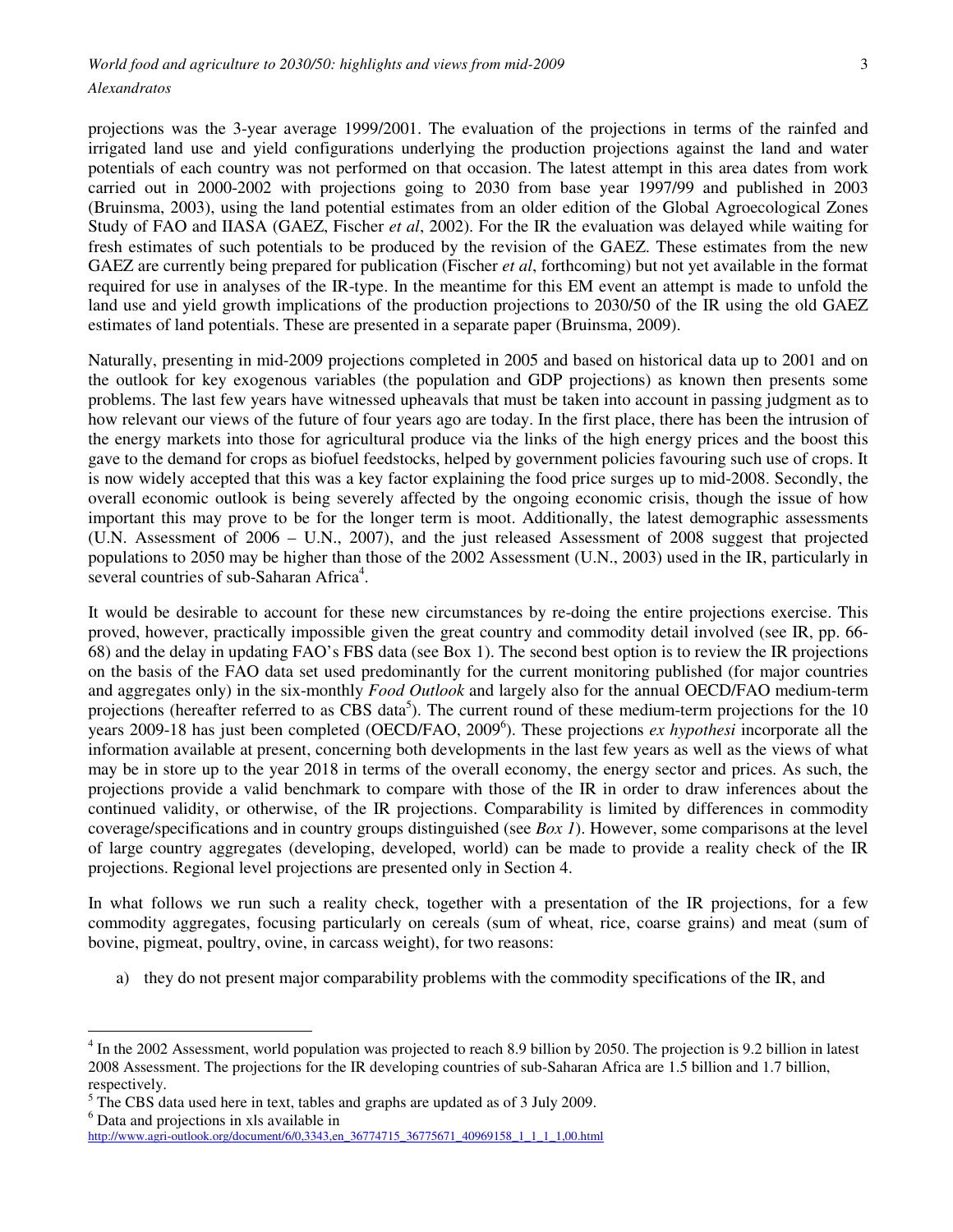b) they have held centre-stage in the debate on the food price surges: at the early stages of the price surges a quasi-consensus view was being propounded that spurts in the food/feed demand, particularly in the fast growing emerging economies (India, China) with their allegedly voracious appetite for meat, were a key determinant. This is no more a proposition many would defend, though it is an idea hard to die<sup>7</sup> (see Alexandratos, 2008).

In addition, we present comparisons for the commodity "vegetable oils". Here comparisons are of a more limited nature because of incompatibilities in the commodity specifications.

## *Box 1. The Data Situation*

*Before proceeding, a note on the data situation is in order. In preparing the projections published in the Interim Report and on previous work we had used exclusively FAO's Faostat data sets of production and trade of all commodities, including non-food ones like cotton and rubber, as they had been standardized and processed into the Supply-Utilization Accounts (SUAs) and the FBSs. Revisiting these projections in mid-2009 taking into account recent developments requires that we inspect them against SUA/FBS data updated to a more recent year when many changes occurred due to the advent of biofuels and the surge in food prices. Yet, such data are not yet available: at the time of writing (May, 2009) FAO's published SUA/FBS data go only to 2003 and provisional unpublished ones to 2005. The latter estimates include some really radical revisions in the historical data, including those for 1999/2001, the base year of the IR, particularly as regards the per capita food consumption which is of key importance in diagnosing the nutritional situation (see Section 4 below). Faostat non-SUA/FBS data go to 2007 for production and to 2006 for trade. It is obvious that the existing updates of the SUA/FBS data do not provide an adequate basis for revisiting the projections of the Interim Report in the light of new circumstances.* 

*In what follows we resort to the above-mentioned CBS data set. It covers a more limited number of commodities compared with the coverage of the SUA/FBS data, e.g. it does not cover key food commodities like roots and tubers or pulses which are the mainstay of diets in several countries. It has data up to 2008 (the data of this latter year are often estimates) for production, trade and stocks (hence also the implicit total domestic disappearance or consumption for all uses). It often includes, though not in all cases, categories of utilization (food, feed, etc). The country coverage and detail in this data set is not always sufficient to generate the country groups used in the projections of the Interim Report (shown in FAO, 2006, p. 67). For example, Romania and Bulgaria were projected as part of the group "Other Eastern Europe". Likewise, the ten countries that entered the EU in 2004 were projected as a group separately from that of the older 15 EU countries. The CBS do not generally show*  data for recent years separately for these countries individually but only for the EU as a whole. This makes it *impossible to generate data suitable for comparing the IR projections for many country groups with actual outcomes to 2007 and the estimates for 2008. For this reason, in the following discussion data are compared for the developing countries and the rest of the world or the developed countries. The latter comprises the groups "Industrial" and "Transition" of the Interim Report.* 

*Problems of non-comparability of the data because of differences in the commodity specifications are even more serious. For example, in the IR the commodity "sugar" includes all sugar crops and derived products (including non-centrifugal sugar which is important in countries like India) converted into raw sugar equivalent quantities. The CBS does not use the same coverage, therefore direct comparison is not possible. The same goes for the commodity "vegetable oil": in the IR specification it comprises all oilcrops, oils and derived products converted into oil equivalent. This means that consumption of oilseeds directly as pulses (e.g. soybeans, groundnuts) or in other forms, is counted as consumption of the oil content equivalent in the IR data and projections but not in those of the other data bases and projection studies.* 

<sup>&</sup>lt;sup>7</sup> See, for example, a recent article in the *Economist* ("Green Shoots", March  $21<sup>st</sup>$ , 2009) holding that the steady increase in demand from poorer countries is the single largest cause of rising prices! The correct statement is that increases in the demand of the developing countries represent the major component of global demand growth, but this is nothing new. It has been with us for some time and was present even when prices were not rising and often falling. It is the biofuels that caused the spurt in global demand in the years of price spikes.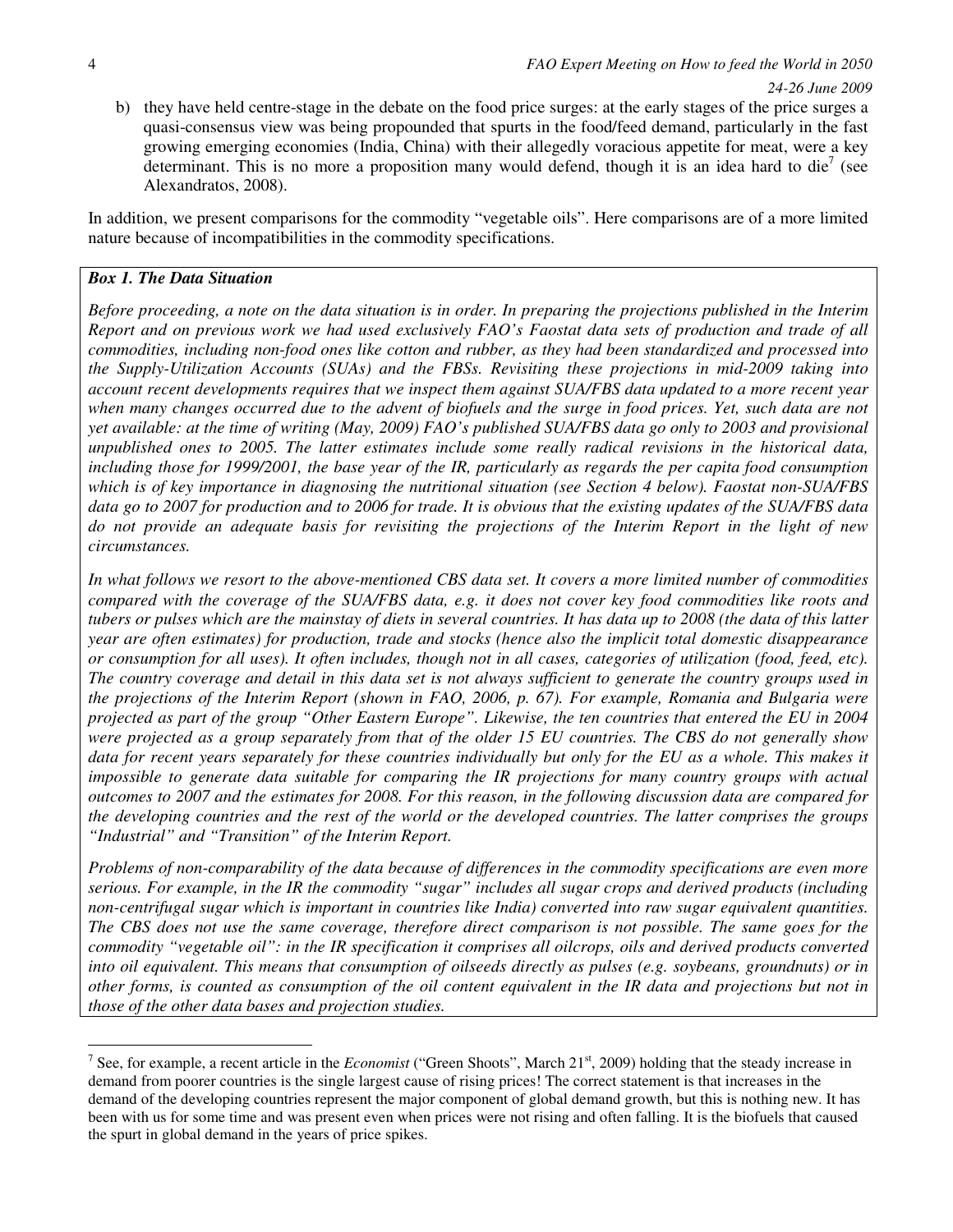# **2. INTERIM REPORT PROJECTIONS AND REALITY CHECKS**

A major point made in the Interim Report was that the growth of demand of the developing countries and the world for both cereals (excluding their use for biofuels which was not accounted for in the IR) and meat would be gradually decelerating. Yet, as noted, in the debate on the food price surges of the recent period up to mid-2008, it was often stated (or rather assumed, given that food consumption data were hardly available) that the spurt in the demand for meat and the associated demand for feed cereals in the developing countries, particularly China and India, was a major factor explaining why cereal prices surged. So the first question to ask is whether the predicted deceleration is actually happening. Then we should examine whether the OECD/FAO projections sketch out future trajectories that are close enough, or otherwise, to those of the IR.

### **2.1 Cereals**

 $\overline{a}$ 

Table 1 compares the Interim Report's (IR) projections with the most recent data for 99/01 and the latest threeyear average 2006/08, with and without the cereals use for biofuels. Figure 1 illustrates the relevant trajectories.

### *Consumption, Developing Countries*

We had projected a gradual slowdown in the growth of the cereals consumption (all uses, not only food) in the developing countries, to 1.8 percent p.a. in the first sub-period 99/01-2015. *Is it happening*? It is. Over the period 99/01-06/08 growth decelerated to 1.8 percent p.a. from 3.0 percent in the 1980s and 2.0 percent in the 1990s, while per capita consumption increased to 244 kg in 2006/08. Therefore, on this criterion, the IR projections seem to be on the right track. *Will they continue to be so in the future*? The OECD/FAO medium-term projections to 2018 foresee aggregate consumption of the developing countries to rise to 1 462 million tons (mt) in 2015 (close enough to the 1 472 mt of the IR – Table 1) and on to 1522 mt by 2018. The IR projections seem to be on the right track also on this criterion.

### *Consumption, Developed Countries*

The IR had projected a rebound of growth in the early years of the projection period because of the expected recovery of the transition countries after the deep declines of the 1990s. It did rebound, to 1.4 percent in 99/01- 06/08, i.e. by more than projected in IR (0.6 percent in 99/01-2015). However, much of the rebound was due to the growing use of grains for biofuels (overwhelmingly maize for ethanol in the United States of America<sup>8</sup>) and the associated price rises. Without it, the rebound was much more modest (0.4 percent p.a.), lower than in the IR projections. That it was lower can be interpreted as reflecting the fact that not the entire use of maize for ethanol represented additional consumption: part of it was met by reductions in, mainly, the use of grain for livestock feed following the higher prices, hence the lower than projected growth of consumption for food and feed (see Section below on biofuels) $\overline{9}$ .

What about the future? The OECD/FAO projections foresee faster growth in the developed countries, 1.5 percent p.a. from 06/08-2018, than the IR. However, the OECD/FAO projections of the developed countries *include biofuels* (80 mt in 06/08, 172 mt in 2018). Excluding such use from the projections, the growth rate of consumption for all other uses from 06/08-2018 is reduced to 0.8 percent. In the end, the IR projection for 2015 of 815 mt compares with the 945 mt (with biofuels) and the 777 mt (without biofuels) of the OECD/FAO projections for the same year. Again, it is implicit that the growth of biofuels will squeeze out some of the IR projected consumption for food and, predominantly, feed. Overall, therefore, the IR projections for the developed countries (excluding biofuels use) seem to be on track.

<sup>&</sup>lt;sup>8</sup> Use of maize for fuel alcohol in the United States of America had reached 91 mt in 2008

<sup>(</sup>www.ers.usda.gov/data/feedgrains/FeedGrainsQueriable.aspx). This is the only source with data of cereals use for biofuels extending back to 1980. Data for more recent years are available for some other countries, in the data set used in the OECD/FAO projections: they indicate, for 2008, 6 mt in the European Union (EU27), 2 mt in Canada and some 4 mt in China.

 $9<sup>9</sup>$  It is noted that not all the maize used for biofuels should be considered as subtracting an equal amount from supplies available for feed: some 30 percent of the maize used for biofuels is returned to the feed sector in the form of by-products (mainly distillers' dry grains - DDGs).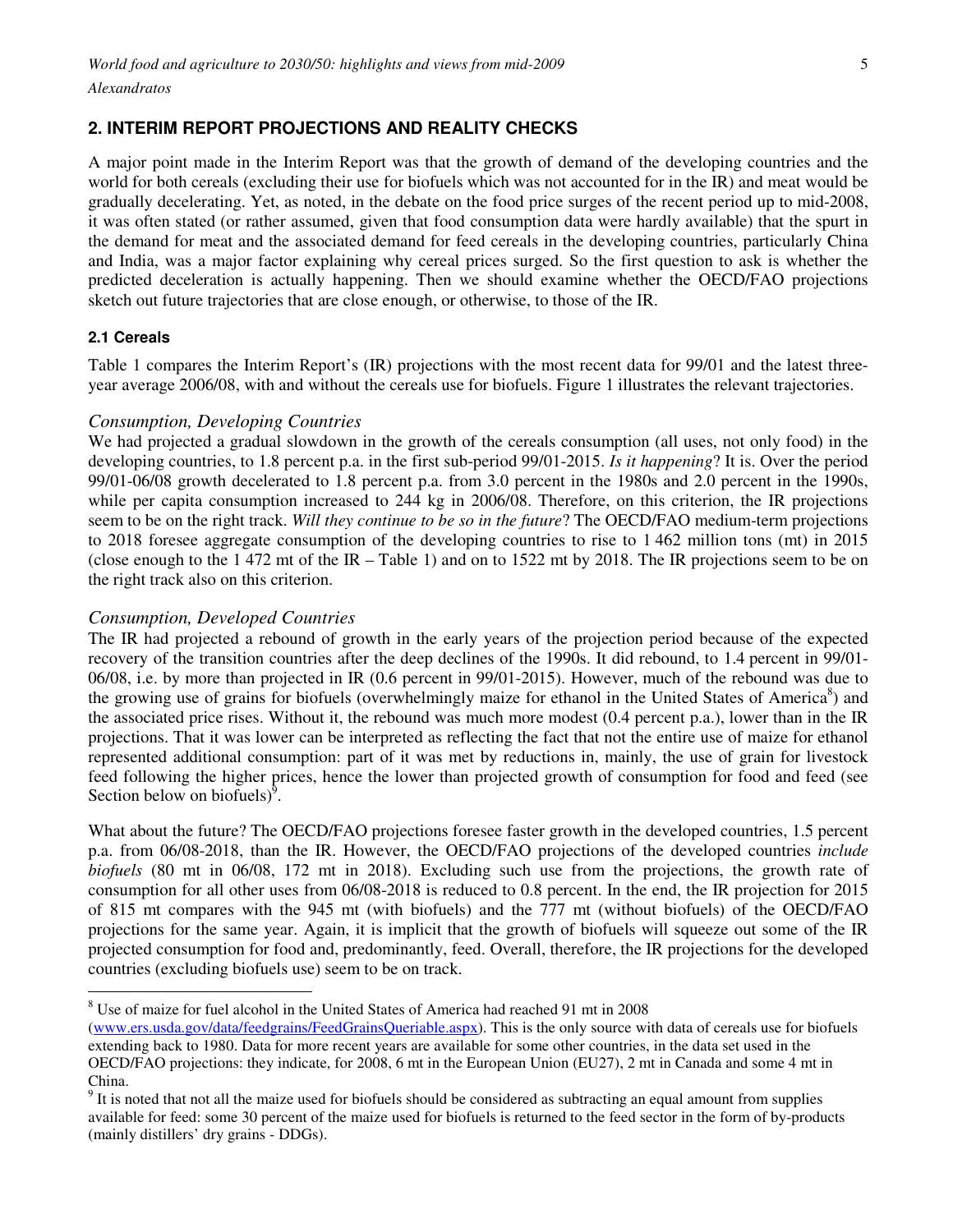$\overline{a}$ 

### *Consumption, World Totals*

The sum of the above two country groups shows that for the world as a whole consumption growth was higher (1.6 percent p.a. from 99/01-06/08) than the projected 1.4 percent from 99/01-2015. It was, however, lower (1.3 percent p.a.) than projected in the IR if the United States of America's maize use for biofuels is excluded from world consumption. The OECD/FAO projections for 2015 are 2407 mt (with biofuels) and 2235 mt (without biofuels) vs. the 2287 mt in the IR projection for the same year.

### *Conclusion on Cereals Consumption*

By and large, the trajectory of actual consumption to 2008 of the world as a whole and also separately for the developing and developed countries (excluding the biofuels component) follow fairly closely the IR projection paths (see Figure 1), which is one of gradually decelerating growth. Ergo, we could use the existing IR projections (at least for these large country aggregates and the world as a whole) and then add on top one or more alternative views of future use of cereals for biofuels (we address this topic later on in this paper, while a companion paper for this EM delves more in depth into this topic – Fischer, 2009). In this way we could get a path of possible developments in the global demand for cereals over the time horizon of the projections that would be compatible with the IR projections, the developments to date, the medium-term outlook of OECD/FAO and at least one view of cereals use for biofuels. Obviously, updating the Study's views of cereals futures for individual countries and small country groups requires a fair amount of work to run similar reality checks at country level, while taking on board also the drastic revisions of the FBS historical data on food consumption for all commodities (discussed in Section 4, below)

### *Production and Net Imports, Developing Countries*

The interface of the production historical data and the projections is not as neat as those for consumption, given fluctuations, caused by both weather and policies. The data of the developing countries production are plotted in Figure 2 (also shown in Table 1). Production was nearly stagnant over the period 1996-2002 (1023 mt in 96/98, 1030 mt in 2001/03), while consumption kept growing and stocks were being depleted. This was one of the factors that presaged the price spikes that followed in the subsequent years (Alexandratos, 2008). During this period, almost all the increases in consumption were met by stocks drawdown. The role of China has been particularly important in these developments during this period: the country started running down the huge stocks it had accumulated in the 1990s (closing stocks of 309 mt in 1999, 84 percent of annual consumption, falling to 148 mt by 2005, 40 percent of consumption<sup>10</sup>). From 2003 onwards there was a rebound in production (reaching 1205 mt in 2006/08). During this latter period, the production increases were more than sufficient to meet the growth of consumption. Indeed part of the production increases went to rebuild stocks (Figure 3). China's role was important also in this second period. Without China, the turnaround from stock depletion to stock rebuilding is much less pronounced, though still evident in the data.

It is important to note that in both periods, changes in net imports played a minor role as contributors to changes in aggregate consumption. They fluctuated in the range 91 mt (2003) - 136 mt (2008). The IR had projected net imports to play a larger role as contributors to the growth of consumption in the developing countries. They were projected to rise from the 112 mt in 99/01 to 168 mt in 2015 and on to 232 mt and 297 mt in 2030 and 2050, respectively. The OECD/FAO projections have 140 mt in 2015 and 154 mt in 2018. If developments in the first half of the current decade are a harbinger of things to come, we may need some radical re-thinking of how we view the future of the developing countries in terms of growing dependence on imported cereals. Lower imports than projected in the IR mean lower projected consumption and/or higher projected production. We have seen that consumption growth of the developing countries is largely on the projected path. Therefore, if projected imports must be lower, it is the production projections that must be revised upwards. This is asking the question: is the IR projection of 1.6 percent p.a. from 99/01-2015 too low in the light of the production growth rebound of recent years (2.3 percent from 99/01-2006/08)?

 $10$  Problems associated with China's huge stocks accumulated by the late 1990s included overflowing granaries and losses due to quality deterioration as well as large financial losses from sales (domestic and export) at below-cost prices. These problems prompted policy reforms to reduce stocks. They included some relaxation of the policies that obliged farmers to produce cereals (OECD, 2005:37; see also USDA, 2001).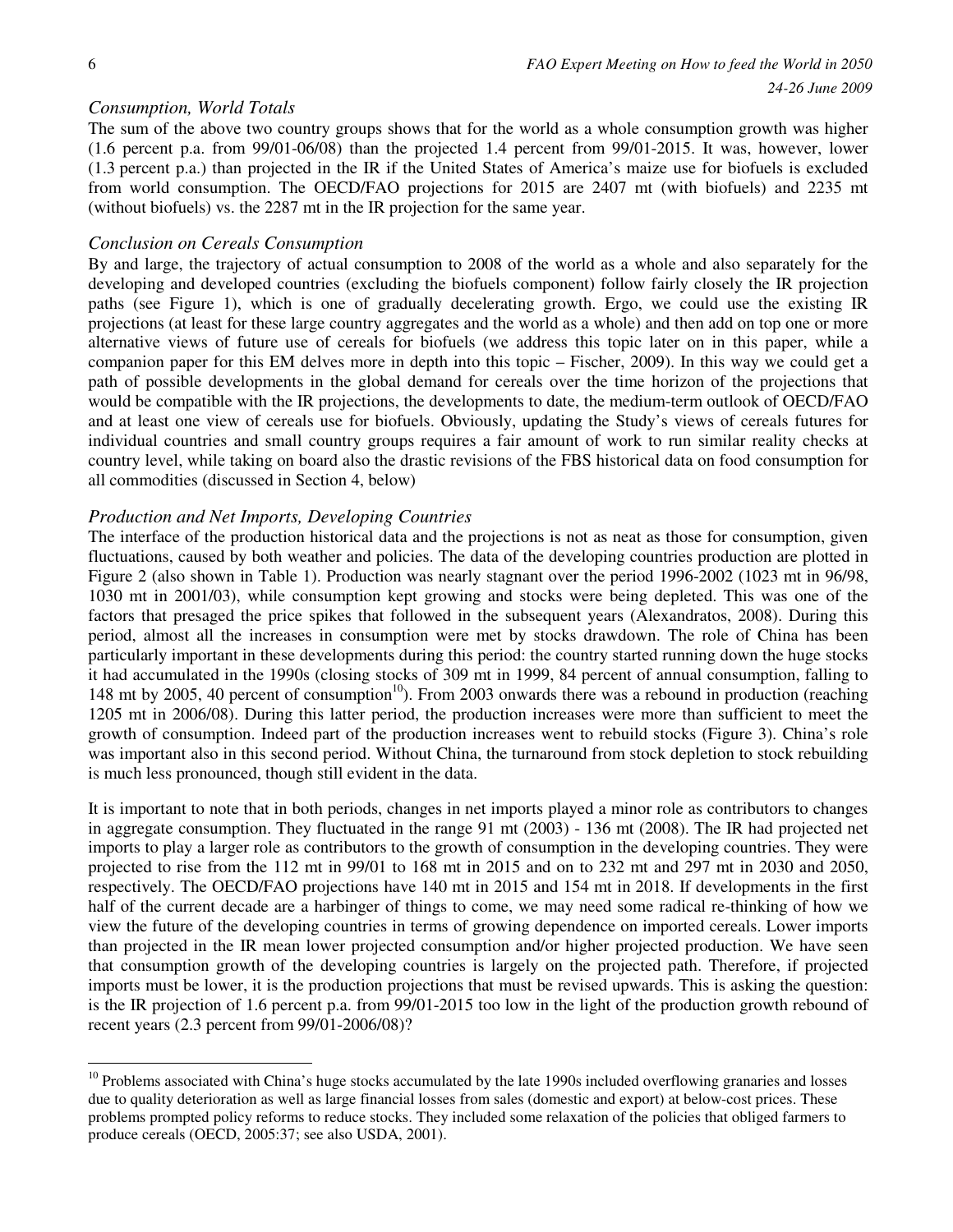*World food and agriculture to 2030/50: highlights and views from mid-2009 Alexandratos* 

Before jumping to conclusions, we need to take a closer look at the production increases and pose the question whether the acceleration of growth is likely to prove durable or it is the result of extraordinary circumstances. This requires a look at the data for individual countries. Appendix Table A1 lists the 29 developing countries (accounting for 16 percent of cereals production of the developing countries in 99/01) which in the period 99/01- 06/08 achieved cereals production growth rates exceeding 4 percent p.a., 5.7 percent p.a. as a group, up from 1.7 percent p.a. in the 1990s. For several of them the spurt in growth of the last few years represented recoveries from troughs in the preceding years. Such growth rates are certainly not very informative for judging long-term growth prospects.

If we were re-doing the IR projections today, we would certainly want to revisit the production projections of the individual countries in the light of developments in the last few years. The key issue is, of course, whether this would affect in any significant way the aggregates for all developing countries and the prospects for the growth of their net cereals imports. For this we can resort to the OECD/FAO projections to 2018. In these projections, the spurt in the growth of production of the period  $99/01-2006/08$  (2.3 percent p.a.) is not maintained<sup>11</sup>: they project a growth rate of 1.3 percent p.a. from 2006/08 to 2018. Their projected production for 2015 is 1327 mt vs. 1304 in the IR (Table 1). We also saw that their consumption is somewhat lower than that of the IR. By implication, their projected net imports, being the difference between two much larger numbers, are lower than those of the IR for 2015, 140 mt vs. 168 (Figure 3).

Much of the difference in net imports is due to India and China<sup>12</sup>: in the IR they turn into modest (for their size) net importers by 2015, while the OECD/FAO projections have them as continuing small net exporters (6.4 mt in 2015 and 5.1 mt in 2018). Excluding India and China, the two projections of net imports for 2015 are close – 143 mt in the IR, 146 mt in OECD/FAO. China and India have the potential of influencing decisively the cereals trade prospects of the developing countries. The two countries together had been net importers in the past but became net exporters after 1999, reaching peak net exports of 26 mt in 2002 after which net exports declined to 4-6 mt annually in the last 4 years 2005-08.

A few years ago these two giants were seen as turning into net importers again over the medium term. Thus, the 2004 issue of the Food and Agricultural Policy Research Institute (FAPRI) projections to 2013 had them as net importers of 11 mt in 2013. The latest (FAPRI, 2009) edition has them as net exporters of only 1 mt. in 2018. In like manner the OECD Agricultural Outlook of 2004 had China becoming a significant net importer<sup>13</sup>. A recent International Food Policy Research Institute (IFPRI) report (Rosegrant *et al*, 2008, Figure 4.7) has, in its baseline scenario, China's net cereals imports exceeding 50 mt in both 2025 and 2050 and India remaining net exporter in 2025 and turning into net importer in 2050. In conclusion, the net trade position of the developing countries, being the difference between the much larger numbers of production and consumption, remains sensitive to even small variations of these two larger numbers. Views about the future cereals trade positions of China and India can cause any outlook of the developing countries import needs to swing around. As noted, such views tend to change over time. Back in the mid-90s, Lester Brown (1995) considered the prospect of burgeoning cereals imports of China as a major threat to world food security, a clear exaggeration at the time (see critique in Alexandratos, 1996) and even more so at present. Many people seem to be mesmerized by the hugeness and high

<sup>&</sup>lt;sup>11</sup> The latest cereals production forecast for 2009 for the developing countries indicates virtually no increase over that of 2008 (FAO, *Food Outlook*, June 2009)

 $12$  China's net trade position does not include those of the Taiwan Province and the Hong Kong SAR, both net importers to the tune of 7 mt annually in the last ten years and projected to remain so in the future. Thus, all China is really a net importer of cereals, both at present and in the projections.

<sup>&</sup>lt;sup>13</sup> "From a net exporter of both wheat and coarse grains at the beginning of the *Outlook*, China could become a significant importer of cereals assuming that the TRQs, implemented by China under the WTO accession agreement, will be used efficiently. By the end of this decade, China could import more than ten times as much wheat, coarse grains and rice as in the recent past. Both wheat and rice import quotas are projected to become filled at least in some years, and coarse grain imports, already by far the largest part of Chinese cereal imports, could reach levels equivalent to twice the import quota for maize". *OECD Agricultural Outlook 2004-2013*, (p.52)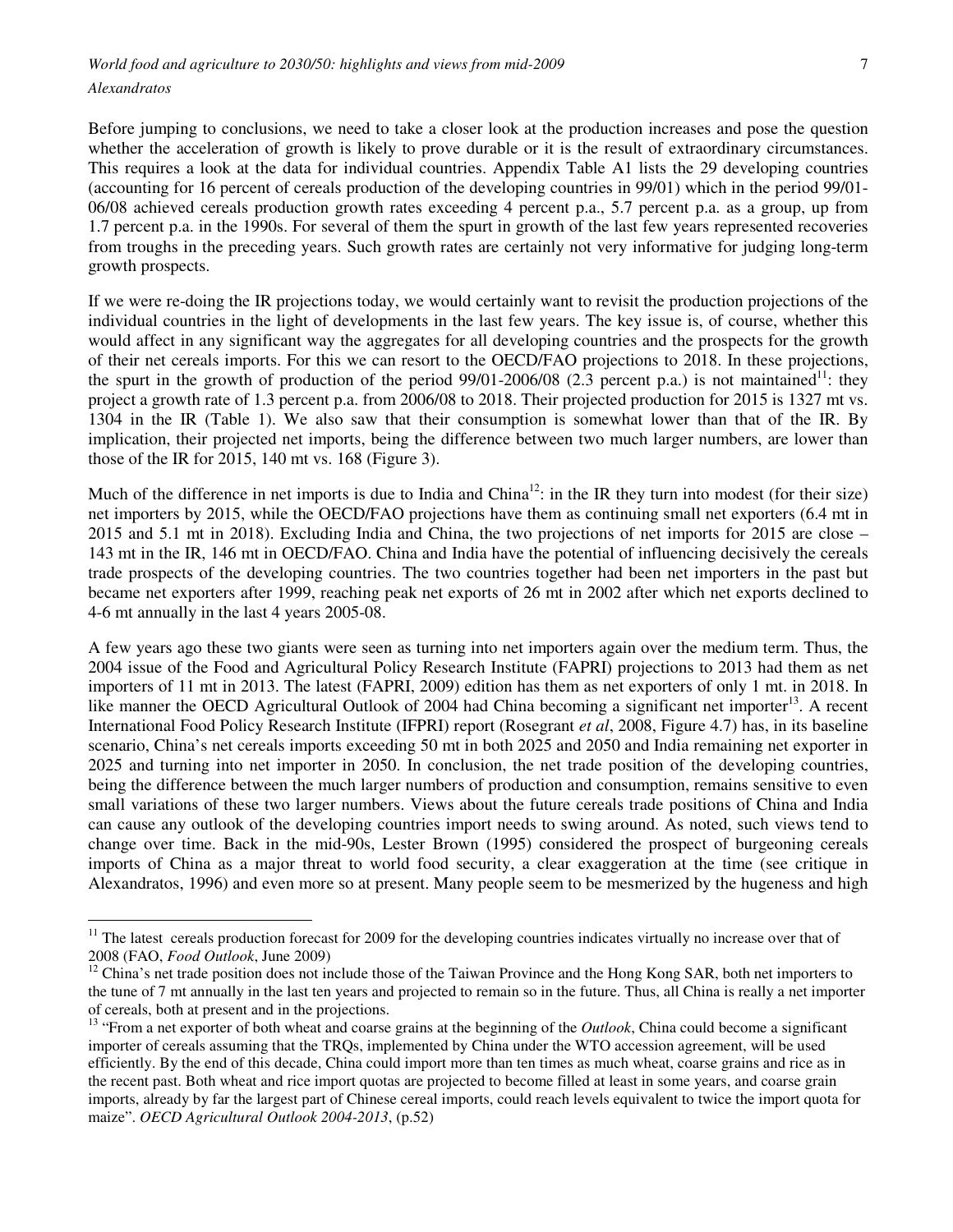*24-26 June 2009*

economic growth rates of China and its apparently voracious appetite for livestock products and food in general. This may be true (for some time) for things such as energy and metals, much less so for food: the income elasticity of the demand for food tends to decline rather rapidly, limited as it were by the elasticity of the human stomach. The IR projection of the status of China and India as modest net importers by 2015 reflected the dominant view of a few years ago. There is no compelling reason for changing the long-term projections just now, but the matter should certainly be kept under constant review.

#### *Production, Developed Countries*

IR had projected an acceleration of developed country production (not accounting for the effects of the biofuels) in the first projection sub-period (0.9 percent p.a. from 99/01-2015, up from zero in the 1990s) because of the expected recovery in the Transition countries. The advent of the additional demand for biofuels led to production increases even faster than projected in the IR, 1.3 percent p.a. from 99/01-06/08 (Table 1), a growth rate significantly influenced by a quantum jump of 13 percent in 2008, following the price spikes. The OECD/FAO projections foresee even higher growth in the future (1.7 percent p.a. from 2006/08-2018), largely because of growing use for biofuels. The latter are projected to just over double, almost all of it in the developed countries. If we assumed that all cereals used for biofuels were from home production in the developed countries, then, without them, production in 2015 would be 920 mt vs. 985 mt in the IR. This difference can be attributed in part to the above-mentioned possibility that biofuels use of cereals would squeeze out some of the demand for other uses (mostly feed) and in part to the lower net imports required by the developing countries in the OECD/FAO projections, as discussed above.

### *Production, World*

For the World as a whole (the sum of the developed and developing countries) the IR projection is 2287 mt for 2015. This compares with the 2416 mt (with biofuels) or 2244 mt (without biofuels) of the OECD/FAO projections for the same year. If it were not for the biofuels, the IR projection of 3012 mt for 2050 would not be in need of major revision. However, the advent of the biofuels requires that we must at least speculate on possible upwards revisions, perhaps to some 3150 mt, as discussed in Section 3 on biofuels.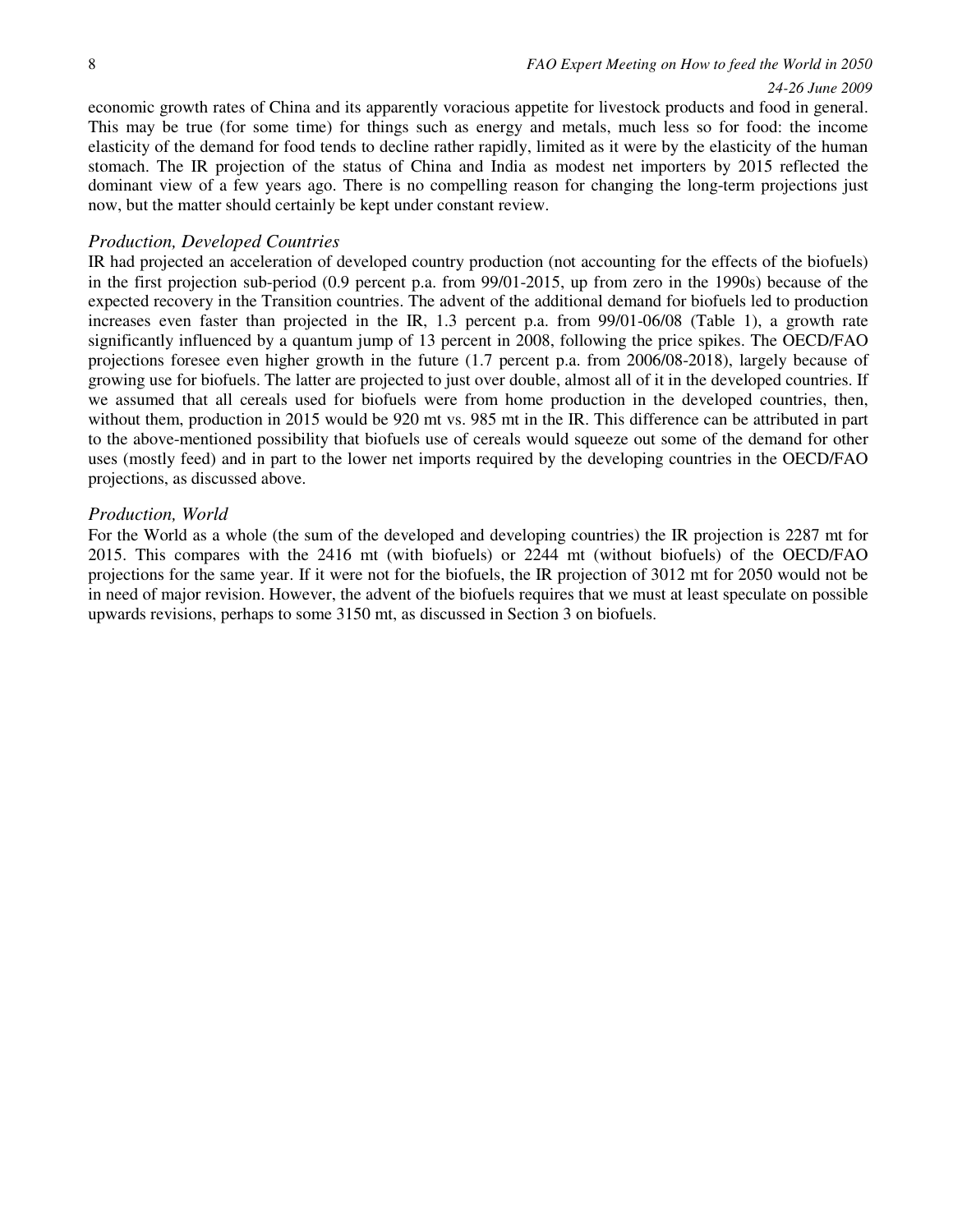|                                                               | <b>Million Tons</b> |         |       |                    | Growth rates - % p.a. |       |       |         |             |           |            |         |         |
|---------------------------------------------------------------|---------------------|---------|-------|--------------------|-----------------------|-------|-------|---------|-------------|-----------|------------|---------|---------|
|                                                               | 1999/2001           | 2006/08 | 2015  | 2018               | 2030                  | 2050  | 80-90 | 90-00   | 99/01-06/08 | 06/8-2018 | 99/01-2015 | 2015-30 | 2030-50 |
|                                                               |                     |         |       |                    | <b>CONSUMPTION</b>    |       |       |         |             |           |            |         |         |
| World -IR data & Projections (excl. biofuels)                 | 1,866               |         | 2,287 |                    | 2,677                 | 3,010 |       |         |             |           | 1.4        | 1.1     | 0.6     |
| World - CBS data                                              | 1,900               | 2,130   |       |                    |                       |       | 1.9   | 1.0     | 1.6         |           |            |         |         |
| USA - Maize for Ethanol (USDA data)*                          | 16                  | 74      |       |                    |                       |       | 20.2  | 4.5     | 24.4        |           |            |         |         |
| World - CBS data excl. USA maize Ethanol                      | 1,884               | 2,056   |       |                    |                       |       | 1.9   | 0.9     | 1.3         |           |            |         |         |
| World - oecd/fao proj. (incl. biofuels)                       |                     | 2, 121  | 2,407 | 2,490              |                       |       |       |         |             | 1.5       |            |         |         |
| World - oecd/fao proj. biofuels                               |                     | 84      | 172   | 175                |                       |       |       |         |             | 6.9       |            |         |         |
| World - oecd/fao proj. (excl. biofuels)                       |                     | 2,037   | 2,235 | 2,314              |                       |       |       |         |             | 1.2       |            |         |         |
| Developing Countries - IR data & Projections (excl. biofuels) | 1,125               |         | 1,472 |                    | 1,799                 | 2,096 |       |         |             |           | 1.8        | 1.3     | 0.8     |
| Developing - CBS data                                         | 1,148               | 1,301   |       |                    |                       |       | 3.0   | 2.0     | 1.8         |           |            |         |         |
| Developing - oecd/fao Proj.                                   |                     | 1,301   | 1,462 | 1,522              |                       |       |       |         |             | 1.4       |            |         |         |
| Developed Countries - IR data & Projections (excl. biofuels)  | 741                 |         | 815   |                    | 877                   | 914   |       |         |             |           | 0.6        | 0.5     | 0.2     |
| Developed - CBS data                                          | 752                 | 829     |       |                    |                       |       | 0.8   | $-0.4$  | 1.4         |           |            |         |         |
| Developed - CBS data excl. US maize Etha                      | 736                 | 755     |       |                    |                       |       | 0.7   | $-0.5$  | 0.4         |           |            |         |         |
| Developed - oecd/fao proj. (incl. biofuels)                   |                     | 820     | 945   | 967                |                       |       |       |         |             | 1.5       |            |         |         |
| Developed - oecd/fao proj. biofuels                           |                     | 80      | 168   | 172                |                       |       |       |         |             | 7.1       |            |         |         |
| Developed - oecd/fao proj. (excl. biofuels)                   |                     | 740     | 777   | 796                |                       |       |       |         |             | 0.7       |            |         |         |
|                                                               |                     |         |       |                    | <b>PRODUCTION</b>     |       |       |         |             |           |            |         |         |
| World -AT data & Projections                                  | 1,885               |         | 2,290 |                    | 2,679                 | 3,012 |       |         |             |           | 1.3        | 1.1     | 0.6     |
| World - CBS data                                              | 1,887               | 2,147   |       |                    |                       |       | 1.6   | 0.9     | 1.9         |           |            |         |         |
| World- oecd/fao proj.                                         |                     | 2,127   | 2,416 | 2,500              |                       |       |       |         |             | 1.5       |            |         |         |
| World - oecd/fao proj. (excl. biofuels)                       |                     | 2,043   | 2,244 | 2,325              |                       |       |       |         |             | 1.2       |            |         |         |
| Developing Countries - AT data & Proj.                        | 1,026               |         | 1,304 |                    | 1,567                 | 1,799 |       |         |             |           | 1.6        | 1.2     | 0.7     |
| Developing - CBS data                                         | 1,026               | 1,205   |       |                    |                       |       | 2.8   | 1.8     | 2.3         |           |            |         |         |
| Developing - oecd/fao Proj.                                   |                     | 1,192   | 1,327 | 1,374              |                       |       |       |         |             | 1.3       |            |         |         |
| Developed Countries - AT data & Proj.                         | 859                 |         | 985   |                    | 1,112                 | 1,212 |       |         |             |           | 0.9        | 0.8     | 0.4     |
| Developed - CBS data                                          | 861                 | 942     |       |                    |                       |       | 0.6   | $0.0\,$ | 1.3         |           |            |         |         |
| Developed- oecd/fao proj.                                     |                     | 935     | 1,088 | 1,126              |                       |       |       |         |             | 1.7       |            |         |         |
| Developed - oecd/fao proj. (excl. biofuels)                   |                     | 855     | 920   | 955                |                       |       |       |         |             | $1.0$     |            |         |         |
|                                                               |                     |         |       | <b>NET IMPORTS</b> |                       |       |       |         |             |           |            |         |         |
| Developing Countries - AT data & Proj.                        | 112                 |         | 168   |                    | 232                   | 297   |       |         |             |           |            |         |         |
| Developing - CCBS data                                        | 110                 | 121     |       |                    |                       |       |       |         |             |           |            |         |         |
| Developing - oecd/fao Proj.                                   |                     | 122     | 140   | 154                |                       |       |       |         |             |           |            |         |         |

## **Table 1 Cereals (Wheat, Rice milled, Coarse Grains): IR Data to 2001 & Projections vs. Revised CBS Data to 2008 & Oecd/Fao Proj. to 2018**

*\* Historical data for cereals use for biofuels going back to 1980 exist only for the USA (www.ers.usda.gov/data/feedgrains/FeedGrainsQueriable.aspx )*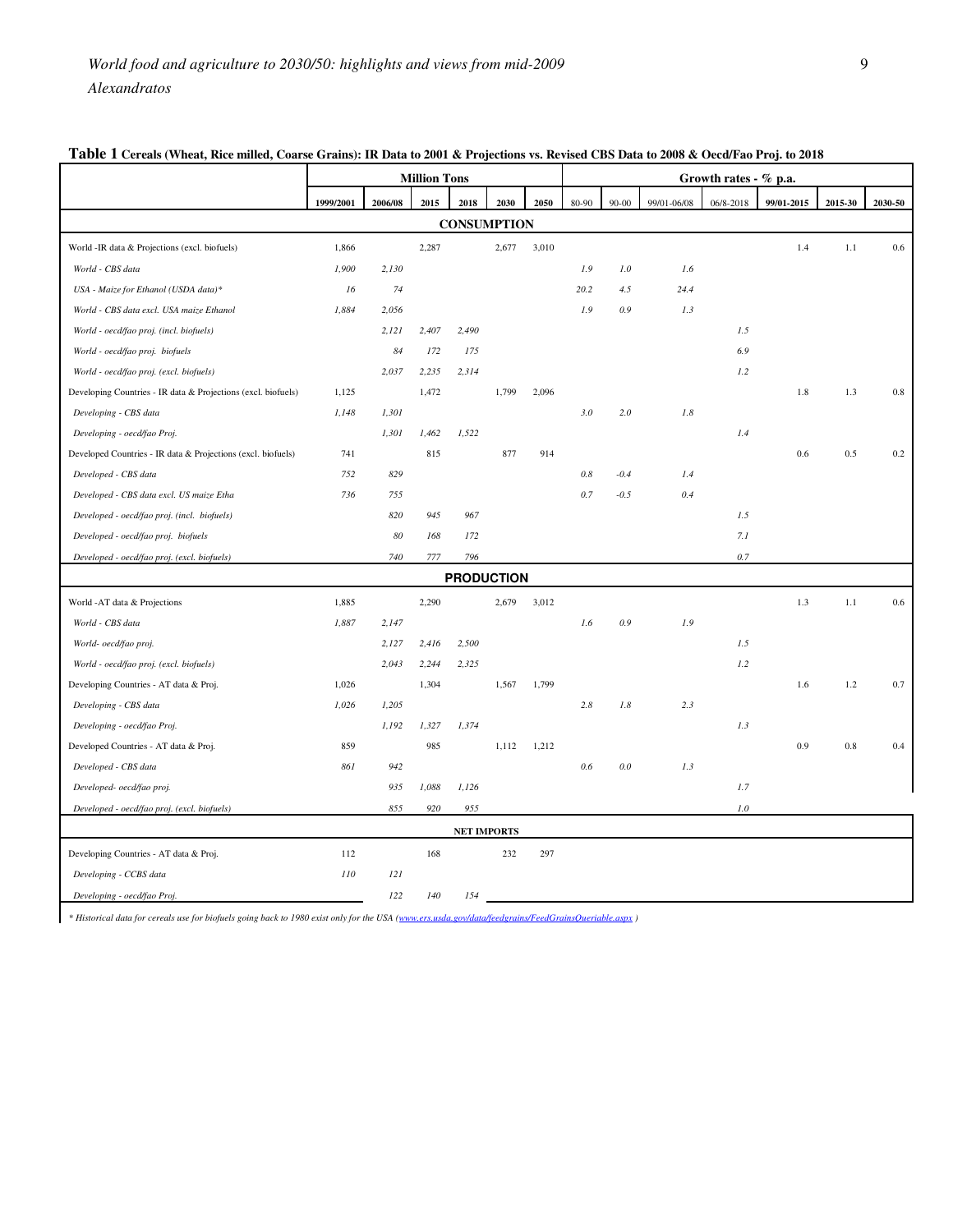

**Fig. 1 World Cereals Consumption: Historical Data (with & w.o. US Maize for Ethanol) & IR & Oecd/Fao Projections**

**Fig. 2 Developing Countries: Cereals Prod., Consumption & Net Imports (right axis)**

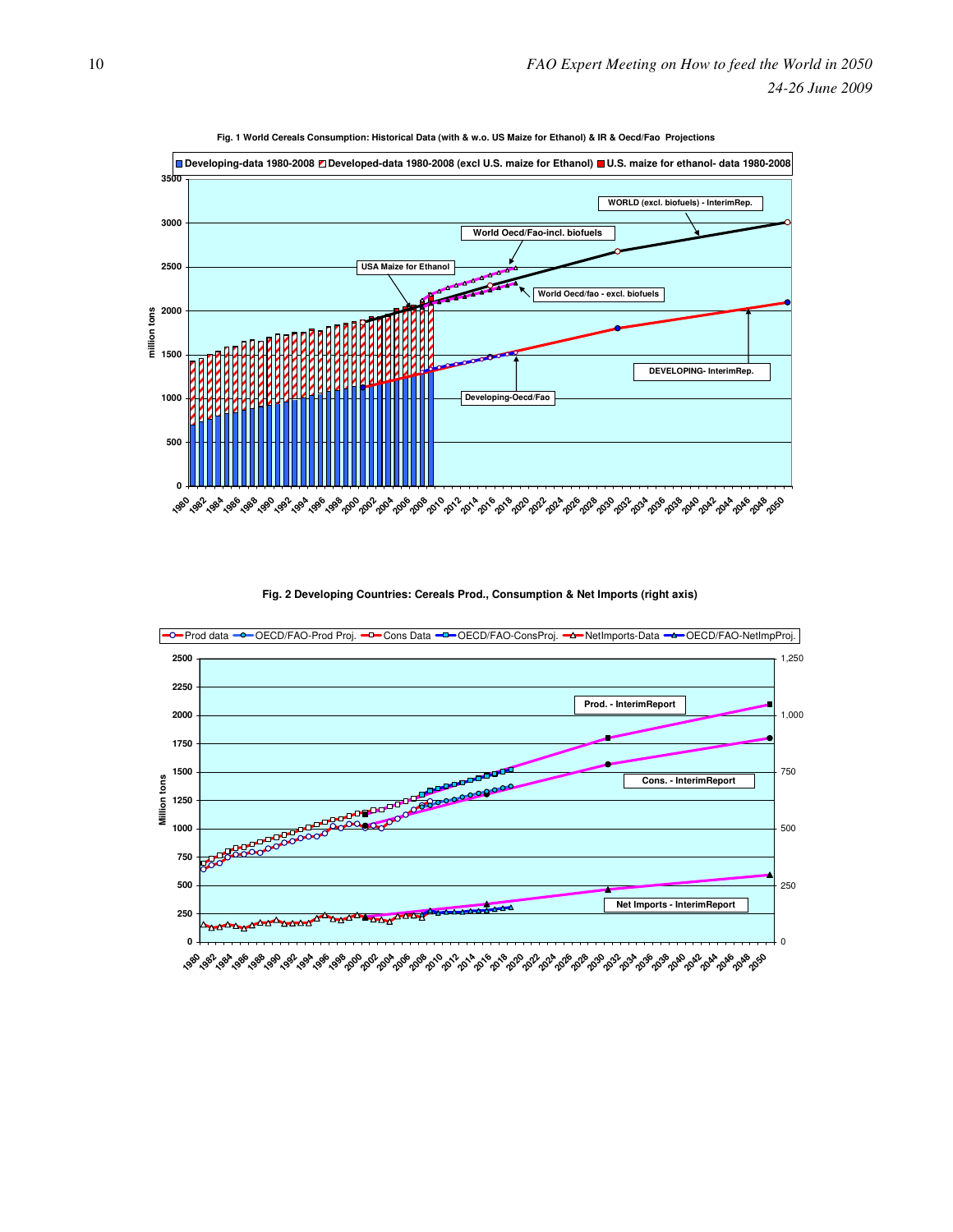

**Fig. 3 Growth in Cereals Demand Met by Changes in: Prod., Stocks & Net Imports, 1997-2002 vs. 2002-08**

### **2.2 Meat**

### *Consumption, Developing Countries*

In the Interim Report we had emphasized that the fast growth of meat consumption in the developing countries that had occurred in 1980s and the 1990s was reflecting predominantly developments in China and a few other countries (e.g. Brazil, *Interim Report*, Table 3.7). We had projected that such growth was bound to slow down as these countries reached mid-high levels of per capita consumption. Other developing countries would experience faster growth than in the past, but that would not be sufficient to sustain the growth of consumption in the developing countries and the world as a whole at the high rates of the preceding two decades. Is the slowdown happening?

Table 2 shows that the deceleration in the developing countries is taking place: from over 5 percent p.a. in the 80s and 90s to 3.1 percent in the first 7 years of the projection period and more or less on target to meet the 2.8 percent projected for the period to 2015. The OECD/FAO projections foresee a growth rate of 2.6 percent p.a. from 2006/08-2018, in line with the 2.8 percent p.a. of the IR from 99/01-2015. They project per capita consumption to rise slowly from 29 kg in 2006/08 to 33 kg in 2015, the same as in the IR for that year.

#### *Consumption, Developed Countries*

In contrast, meat consumption in the developed countries has been growing faster than anticipated in the IR. Per capita consumption rose from 75 kg in 99/01 to 80 kg in 2006/08. In the OECD/FAO projections it rises further to 85 kg in 2015 and on to 87 kg in 2018. This contrasts with the IR projection of 83 kg for 2015 and 95 kg in 2050. The overshooting is wholly due to the strong rebound of consumption in the Transition countries (the former USSR and Eastern Europe) in the early years of the projection period after the slump of the 1990s. Their per capita consumption rose from 46 kg in 99/01 to 57 kg in 2006/08, a level the IR had projected to be reached at a later year. Clearly, account must be taken of this fact in any further discussion of the livestock sector prospects. Needed revisions would raise their consumption in the medium term. However, the key issue here is whether this would alter in any significant way the longer term prospects as depicted in the IR. Think of it this way: these countries' consumption of 23 mt of meat in 2006/08 accounts for 8.5 percent of the world total. Their population is on the decline (from 404 m. in 2007 to 346 m. in 2050). Therefore, even if they continued their rapid growth of meat consumption to reach the average of the developed countries (some 95 kg per capita by 2050), they would add to world consumption another 9 mt (or 2 percent) to the 465 mt the IR had projected for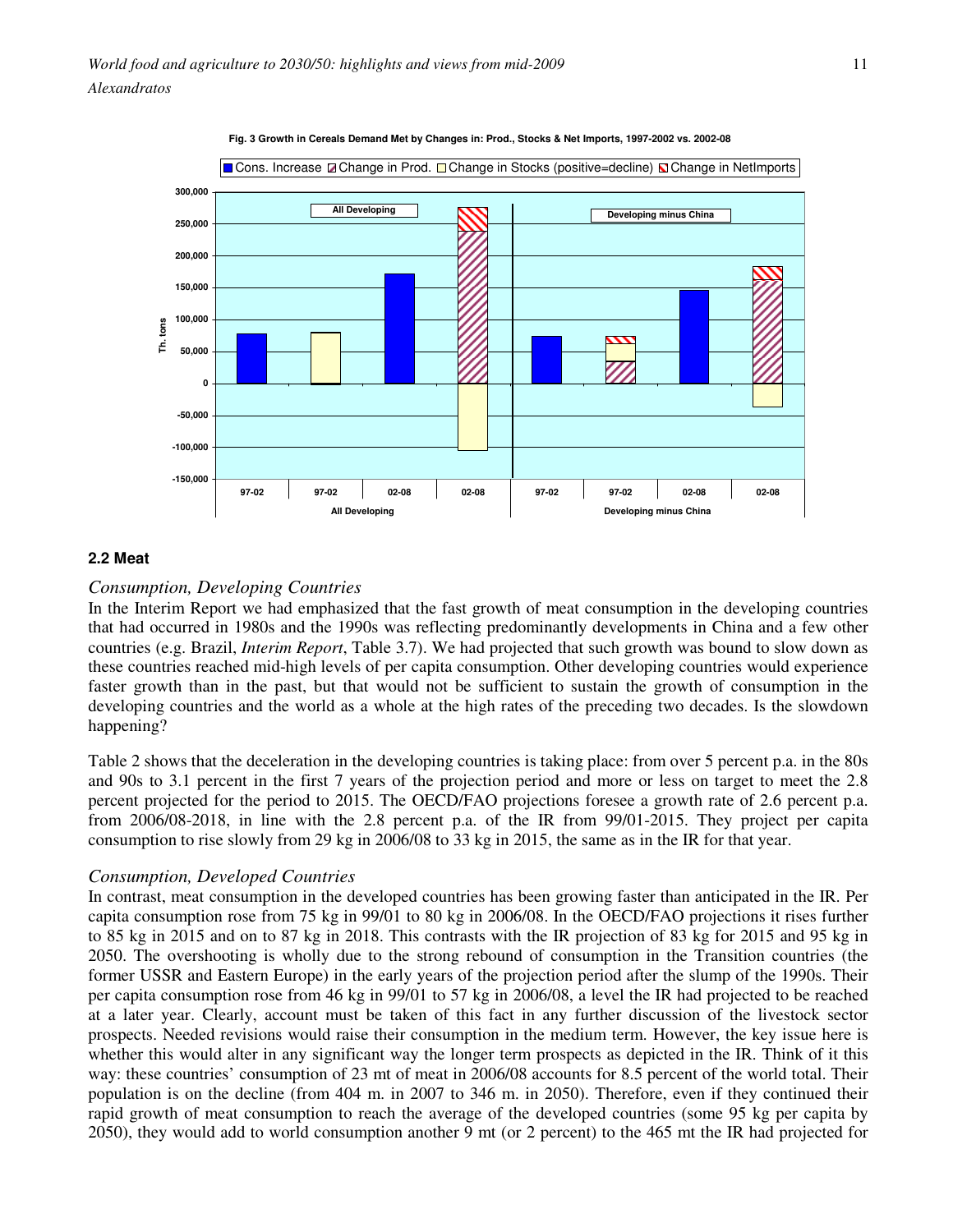### *24-26 June 2009*

2050, not a significant change. Therefore, the key issue remains whether the developing countries, with their growing weight in world population and meat consumption, are likely to make faster progress than we had projected (from 26.7 kg per capita in 99/01 to 44 kg in 2050). So far the growth is on the projected trajectory with per capita consumption having reached 29 kg in 2006/08. As noted, the OECD/FAO projections indicate 33 kg for 2015 and 34 kg in 2018.

# *Consumption, World*

The growth of world meat consumption has been slowing down, from 3.3 percent p.a. in the 80s and the 90s to 2.3 percent p.a. from 99/01-2006/08. The IR projects 2.0 percent p.a. for 99/01-2015 and further declines in growth in the subsequent projection periods. The OECD/FAO projections have 1.9 percent p.a. from 2006/08- 2018, i.e. the acceleration caused by the rebound of consumption in the Transition countries in recent years is not maintained. Overall, therefore, the IR projections of world meat consumption can be considered as an acceptable longer term outlook in the light of developments to date, at least for the global totals.

# *Production*

The production projections mirror those of consumption, given that net trade is a very small fraction (less than one percent) of production/consumption for the large country aggregates considered here. Therefore, the above commentary on the consumption magnitudes applies also to those of production.

| Table 2 Meat (Bovine, Ovine, Pig, Poultry): IR Data to 2001 & Projections vs. Revised CBS Data to 2008 & Oecd/Fao Proj. to 2018 |           |                                      |      |      |                   |                    |                       |           |             |           |            |         |         |  |
|---------------------------------------------------------------------------------------------------------------------------------|-----------|--------------------------------------|------|------|-------------------|--------------------|-----------------------|-----------|-------------|-----------|------------|---------|---------|--|
|                                                                                                                                 |           | <b>Million Tons (carcass weight)</b> |      |      |                   |                    | Growth rates - % p.a. |           |             |           |            |         |         |  |
|                                                                                                                                 | 1999/2001 | 2006/08                              | 2015 | 2018 | 2030              | 2050               | 81-90                 | $90 - 00$ | 99/01-06/08 | 06/8-2018 | 99/01-2015 | 2015-30 | 2030-50 |  |
|                                                                                                                                 |           |                                      |      |      |                   | <b>CONSUMPTION</b> |                       |           |             |           |            |         |         |  |
| World -IR data & Projections                                                                                                    | 228       |                                      | 305  |      | 380               | 463                |                       |           |             |           | 2.0        | 1.5     | 1.0     |  |
| World - CCBS data                                                                                                               | 230       | 270                                  |      |      |                   |                    | 3.3                   | 3.3       | 2.3         |           |            |         |         |  |
| World - oecd/fao proj.                                                                                                          |           | 267                                  | 312  | 328  |                   |                    |                       |           |             | 1.9       |            |         |         |  |
| Developing Countries - IR data & Proj.                                                                                          | 127       |                                      | 191  |      | 258               | 334                |                       |           |             |           | 2.8        | 2.0     | 1.3     |  |
| Developing - CCBS data                                                                                                          | 128       | 159                                  |      |      |                   |                    | 5.2                   | 6.5       | 3.1         |           |            |         |         |  |
| Developing - oecd/fao proj.                                                                                                     |           | 157                                  | 195  | 208  |                   |                    |                       |           |             | 2.6       |            |         |         |  |
| Developed Countries - IR data & Proj.                                                                                           | 101       |                                      | 113  |      | 123               | 130                |                       |           |             |           | 0.8        | 0.5     | 0.3     |  |
| Developed - CCBS data                                                                                                           | 102       | 112                                  |      |      |                   |                    | 2.3                   | 0.4       | 1.3         |           |            |         |         |  |
| Developed - oecd/fao proj.                                                                                                      |           | 110                                  | 117  | 120  |                   |                    |                       |           |             | 0.8       |            |         |         |  |
|                                                                                                                                 |           |                                      |      |      | <b>PRODUCTION</b> |                    |                       |           |             |           |            |         |         |  |
| World -IR data & Projections                                                                                                    | 230       |                                      | 306  |      | 382               | 465                |                       |           |             |           | 1.9        | 1.5     | 1.0     |  |
| World - CCBS data                                                                                                               | 230       | 271                                  |      |      |                   |                    | 3.3                   | 3.2       | 2.4         |           |            |         |         |  |
| World - oecd/fao proj.                                                                                                          |           | 268                                  | 312  | 329  |                   |                    |                       |           |             | 1.9       |            |         |         |  |
| Developing Countries - IR data & Proj.                                                                                          | 125       |                                      | 190  |      | 255               | 332                |                       |           |             |           | 2.8        | 2.0     | 1.3     |  |
| Developing - CCBS data                                                                                                          | 126       | 158                                  |      |      |                   |                    | 5.1                   | 6.2       | 3.3         |           |            |         |         |  |
| Developing - oecd/fao proj.                                                                                                     |           | 156                                  | 192  | 205  |                   |                    |                       |           |             | 2.5       |            |         |         |  |
| Developed Countries - IR data & Proj.                                                                                           | 104       |                                      | 116  |      | 126               | 133                |                       |           |             |           | 0.7        | 0.6     | 0.3     |  |
| Developed - CCBS data                                                                                                           | 104       | 113                                  |      |      |                   |                    | 2.3                   | 0.4       | 1.2         |           |            |         |         |  |
| Developed - oecd/fao proj.                                                                                                      |           | 112                                  | 120  | 124  |                   |                    |                       |           |             | 0.9       |            |         |         |  |

# **2.3 Vegetable Oils**

The IR (p. 27, 52-58) highlighted the importance of vegetable oils as a fast growing item in the food consumption growth of the developing countries. It projected that such growth would continue for some time (IR Tables 2.7, 3.9). It also highlighted the growing weight of the non-food uses of oils in industry (paints, detergents, lubricants, generally oleochemicals and, increasingly, biodiesel). It projected that world consumption for both food and nonfood uses would continue to grow at high rates, though not as high as those of the recent past. To the extent that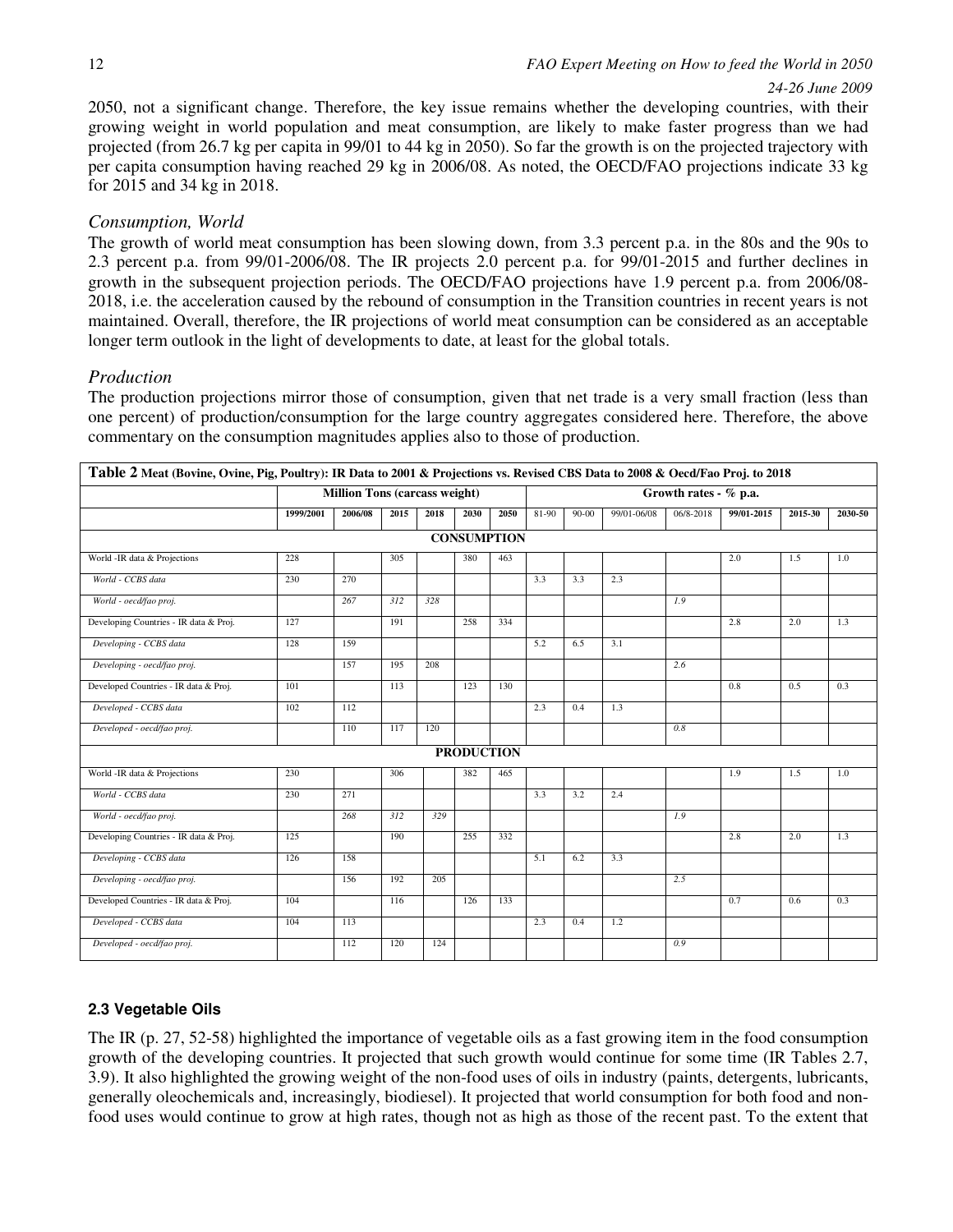the historical data on non-food uses included biodiesel, the IR projections must be considered as containing an allowance for biodiesel, though of unknown magnitude. How do the IR projections compare with developments in the current decade and the OECD/FAO projections?

Straightforward comparisons of quantities like those shown earlier for cereals cannot be made for vegetable oils. This is because the CBS data are not of the same specification as those used in the IR analyses (see Box 1). In addition, in the OECD/FAO projections the oilseeds-oils complex is treated as two commodities: "vegetable oil" (the sum of only the four major oils – from soybeans, rapeseed, sunflowerseed, and palm) and "oilseeds" (sum of rapeseed, soybeans and sunflowerseed). It does not cover the other oils and oilseeds (coconut, groundnut, sesame, cottonseed, olive, others), some of which are important in several countries. Therefore, the IR data and projections cannot be compared directly (in terms of quantities of production and consumption) with the data in CBS nor with the OECD/FAO projections. We can at best compare projected growth rates of consumption of vegetable oil only (not of oilseeds) of the IR vs. those of the OECD/FAO exercise, which are not affected significantly by the differences in commodity coverage and specification.

Comparisons of the consumption growth rates are shown in Figure 4. The growth rates in the IR projections for the period 99/01-2015 are generally lower than those of the OECD/FAO projections for 2006/08-18. However, the latter include an allowance for biodiesel. Without it, the OECD/FAO growth rates of consumption are lower than those of the IR. In practice, the IR growth rates are halfway between those of the OECD/FAO projections with biodiesel and those without biodiesel, e.g. the IR world growth rate of 2.7 percent p.a. is halfway between the 3.4 percent of OECD/FAO with biodiesel and 2.2 percent without biodiesel.

As noted, the IR projections contain an unknown component for biodiesel, but it must be small: the use of oils for biodiesel really shot up in the last few years, from under 1 mt in 99/01 to 10 mt in 2006/08 (mostly in the EU and to a lesser extent the United States of America and several developing countries – Argentina, Brazil, Malaysia, Indonesia, Thailand), according to the data used in the OECD/FAO projections. It is noted that the four oils included in the OECD/FAO definition of the commodity "vegetable oils" are the fastest growing ones. Therefore, it is to be expected that the growth rate should be higher in the OECD/FAO projections than in those of the IR which includes also the slower-growing oils. By and large, therefore, the IR projections can be considered an acceptable basis for generating a long term outlook for the sector after adding one or more alternatives for biodiesel use of vegetable oils.

The IR projections indicated growing export orientation of the sector in the developing countries (a growing share of total production going to exports) and a growing import dependence of the developed countries (a growing share of their consumption coming from net imports from the developing countries – Figure 5). The OECD/FAO projections confirm these prospects, though direct comparability of quantities is not possible. The developed countries are increasing their net imports of oils from 8.1 mt (20.4 percent of consumption) in 2006/08 to 16 mt (28.2 percent of consumption) in 2018. At the same time they continue to be net exporters of oilseeds, predominantly soybeans from the United States of America, to the tune of 20.5 mt in 2018, up from 15.5 mt in  $2006/08$ . These net oilseeds exports correspond roughly to 4-5 mt of oil equivalent<sup>14</sup>, therefore their net imports of all oils and oilseeds (in oil equivalent) would be some 11-12 mt in 2018 (16 mt minus 4-5 mt). This is higher than the IR projection for 2015 which is 7.2 mt. The difference can be attributed to the higher oil and oilseed imports following the growth of the biodiesel industry in the developed countries.

<sup>&</sup>lt;sup>14</sup> The bulk of the developed countries oilseed exports are soybeans from the United States of America but also rapeseed and sunflowerseed (mainly Canada, Eastern Europe, Ukraine). Therefore, if we wanted to convert the net oilseed exports of the developed countries to oil equivalent (to obtain a number that can be compared with the definition used in the IR), they would correspond to some 4-5 mt of oil (using an average oil extraction rate near that of soybeans 18-19 percent, but increased to 20-25 percent to account for the higher extraction rates of rapeseed and sunflowerseed, 41-43 percent).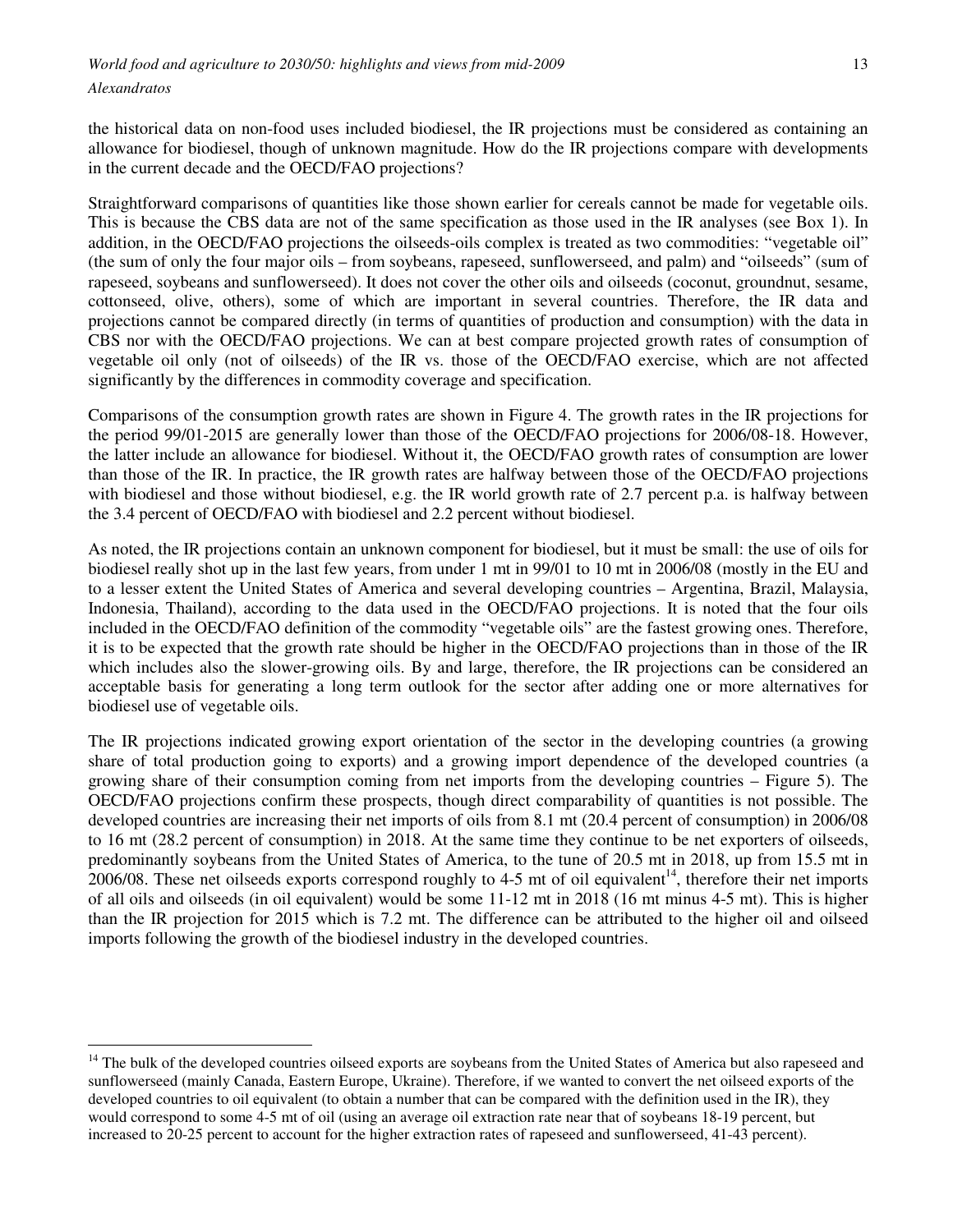**Fig. 4 Growth rates of Vegetable Oils Consumption**





**Fig. 5 Oilseeds, Veg. Oils and Products (oil equivalent), IR Projections : Growing Exports of the Developing Countries (% of production) and Imports of the Developed Countries (% of consumption)**



**99/01 2015 2030 2050**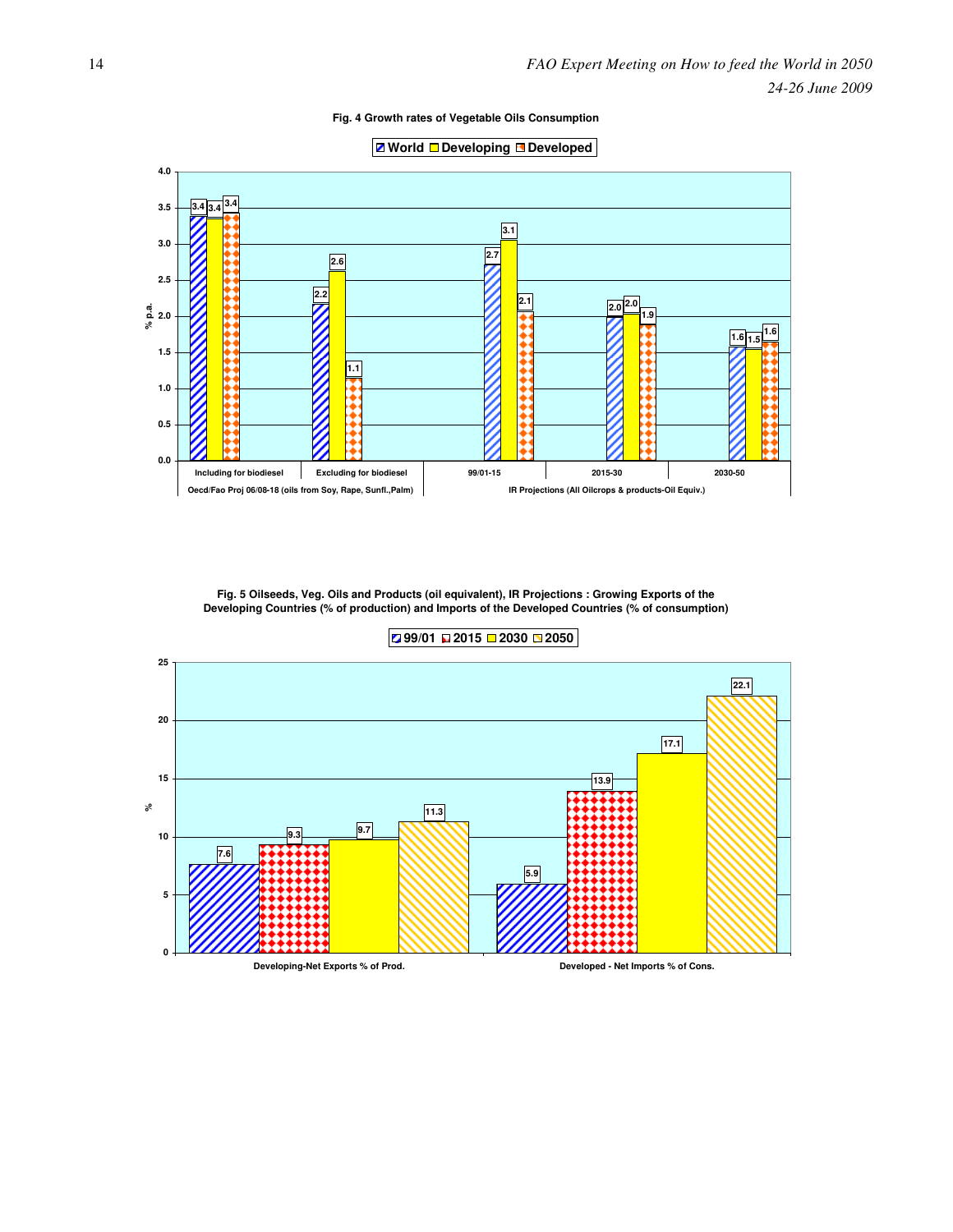# **3. BIOFUELS: SIGNIFICANCE FOR THE LONG-TERM OUTLOOK**

The potential of using crops to produce biofuels had its moment of glory during the recent price surges of both energy and food commodities. At the one extreme biofuels were vilified as causing the food price surges and, occasionally, of being destructive of the environment and the land and water resources. At the other extreme, they were seen as offering great opportunities for boosting farm incomes and energy independence, as well as mitigating adverse environmental effects by reducing the burning of fossil fuels.

With the collapse of the oil prices the debate subsided. These days headlines are more often than not concerned with the woes of the biofuels industry following its rapid expansion during the boom years. The industry is largely kept alive by the mandates and subsidies, with the possible exception of that of sugar ethanol, mainly in Brazil.

Yet, the issue is hardly dead. High energy prices are likely to return (IEA, 2008; Stevens, 2008; McKinsey Global Institute, 2009) and the geopolitical causes driving the quest for energy security are not going away. Add the strength of the farm lobbies and those of the biofuels industry, the continuing relevance of environmental concerns and the prospects of technological change in converting biomass to liquid fuels and we can expect the debate to re-ignite again. It follows that any assessment of long term food prospects cannot ignore the possibility that the expected "normal" slowdown in the growth of demand for agricultural produce (and the underlying claims on agricultural resources and technology development) may not materialize. Therefore, we need one or more projection alternatives accounting for the biofuels effects. This is easier said than done. As noted, with the possible exception of Brazil's sugar ethanol, the use of grains and vegetable oils for biofuels has largely been driven by mandates and subsidies. Therefore, the historical data do not provide an adequate basis from which to glean valid relationships concerning the role of energy/crop relative prices as triggers of demand growth.

Currently, biofuels projections are commonly an integral part of most projections of food and agriculture. The latest attempts in this area which contain (in varying degrees) sufficient detail of the biofuels modules are all medium-term (10 years), not long-term. They include the latest annual issues of the ten-year outlooks by the USDA (2009), FAPRI (2009) and OECD/FAO (2009). The latter provide the most detail, so we use it below to illustrate the orders of magnitude involved. Figures 6 and 7 show the volumes of biofuels (ethanol and biodiesel, respectively) projected to be produced by 2018.



**Fig. 6 Ethanol Production (th. t.), Oecd/Fao Projections**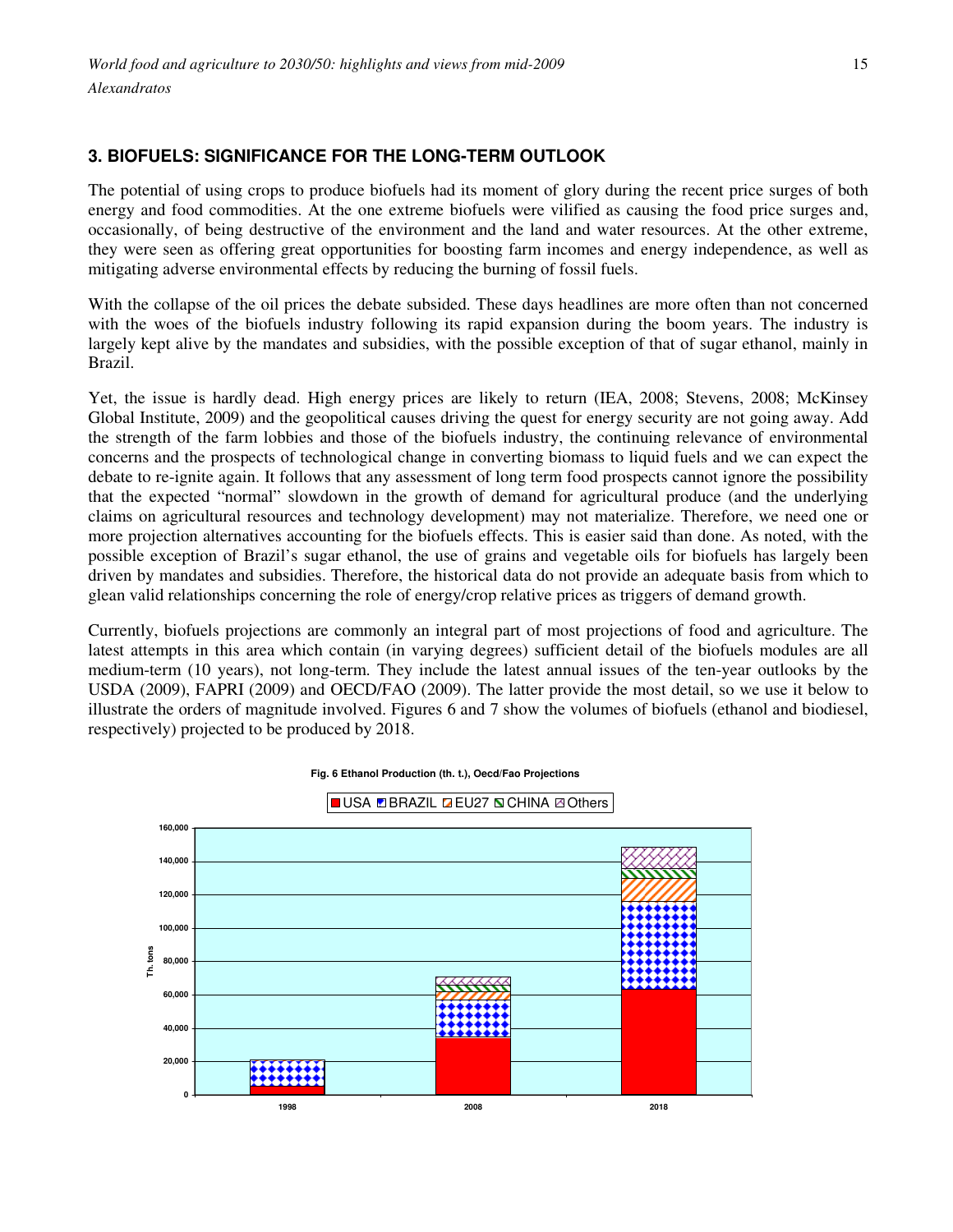

**Fig. 7 Biodiesel Production (th. t.), Oecd/Fao Projections**

Concerning ethanol, world production is projected to just over double from 2008-18, with the United States of America, Brazil and the EU27 being the major players. Both Brazil and the EU would increase their share in the world total. The share of the United States of America would be somewhat reduced (from 43 percent to 37 percent) and will lose its top post to Brazil whose share increases from 34 percent to 39 percent. Biodiesel production is seen as growing even faster than ethanol, by 170 percent in the 10-year period. The EU would continue to hold top place with 42 percent of world production (down from the some 50 percent currently). The great revelation (according to these projections) could be India, with biodiesel production going from very little today to some 7 million tons in ten years, all of it from jatropha, becoming the world's second largest producer with a share of 16 percent. This reflects the mandate of a 20 percent biofuels blend in gasoline and diesel by 2017.

The key issue is, of course, what all this may imply for food security and nutrition. Concretely, would food consumption be lower than it would be without the use of food crops for biofuel production? We cannot be very concrete about this matter without running counterfactual scenarios, which is not practicable at the moment. It is not just a question of whether world consumption of food and feed would be lower because of the price rises caused by, mainly, the biofuels. We can take it for granted that this would be the case, given that diversion of grain to biofuels affects most directly the feed/livestock sector in the developed countries which is more sensitive to price changes than other components of the food system. However, issues of food security and nutrition have to do with the food consumption of those countries that have large proportions of their population undernourished and also large proportions just above the threshold (the MDER – see next section on nutrition). In such cases, food price rises could aggravate the situation of those below the threshold and push some of those above it to the class of undernourished.

None of the aforementioned ten-year projection studies offers scenarios with and without biofuels<sup>15</sup>. Developments in the last few years of price surges embody information that can help go some way towards answering the question at hand. That is, do they tell us anything about the impact of biofuels on per capita food consumption? And in which country groups? We have seen earlier (Table 1) that some 84 mt of cereals were used for biofuels in the 3-year average 2006/08, 105 mt in 2008 alone. Has this led to a reduction in per capita

<sup>&</sup>lt;sup>15</sup> A recent IIASA study for the OPEC Fund for International Development (OFID, 2009, Part III, Box 3.4-1) indicates that 66 percent of the additional demand for cereals generated in 2020 by scenarios with growing biofuels use (over and above such use in 2008) would be met by increased production and the rest by reduced consumption of feed (24 percent) and of food (10 percent).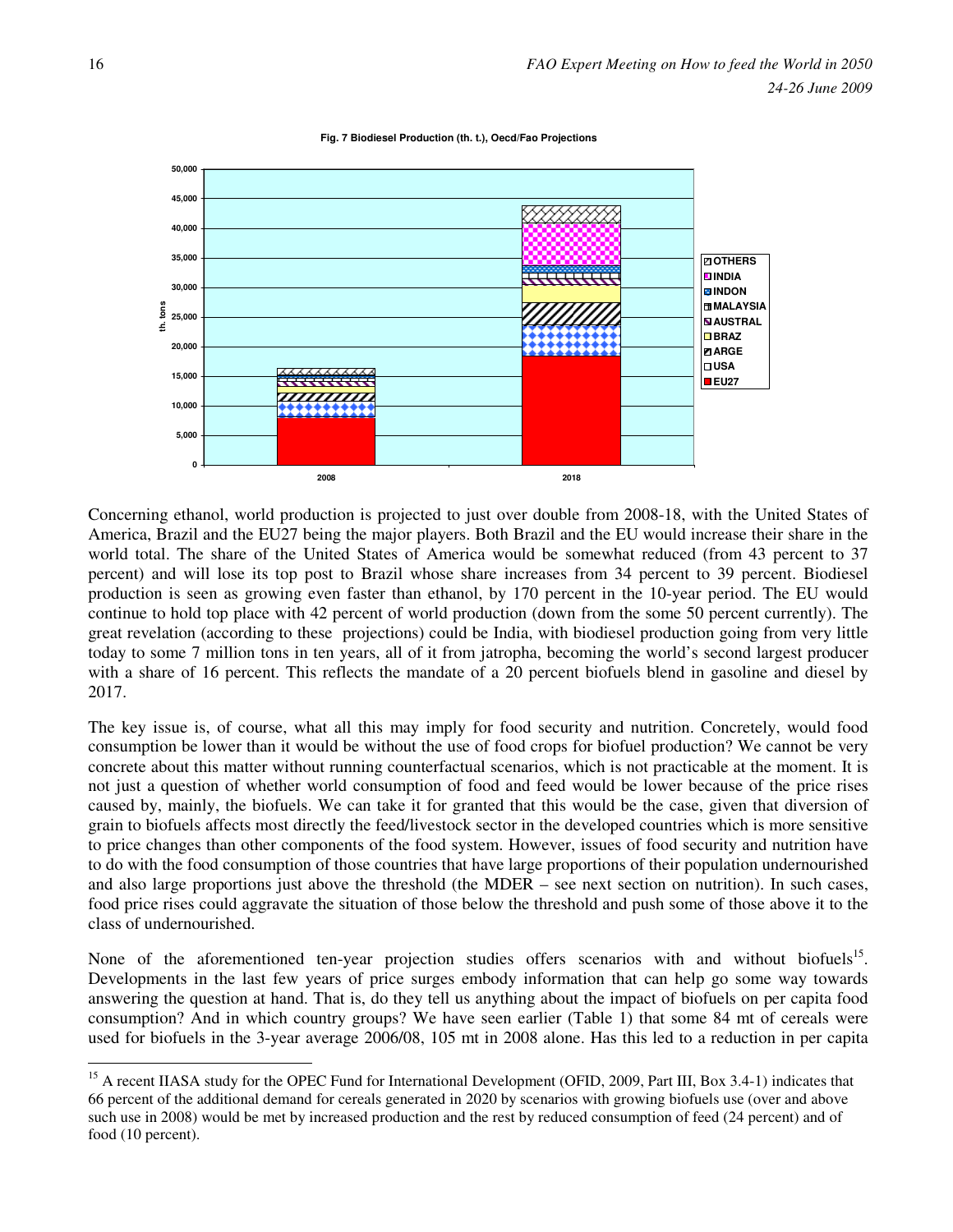consumption? In the absence of FBS data beyond 2005, we cannot know what happened to the per capita food consumption of all commodities expressed in kcal/person/day. We can only use the CBS data to figure out how per capita consumption of cereals for all uses evolved over the last few years. Figure 8 plots the kg/capita consumption (all uses, with and without the cereals use for biofuels). It is seen that:

- 1. There have been no declines, but rather small increases, in the per capita consumption of the developing countries (cereals use for biofuels in these countries – some 4 mt in China - is too small, so the entire change can be attributed to non-biofuel uses); and
- 2. The only declines occurred in the developed countries in 2006-07 in the consumption of food and feed (i.e. all consumption minus the part going to biofuels). With biofuels, their per capita consumption rose significantly.



**Fig. 8 Cereals Consumption (all uses, kg/Cap), including & excluding Use for Biofuels**

Does this mean that the diversion of cereals to biofuels and the associated price increases did not lead to a reduction in per capita consumption of food and/or to increases in the numbers undernourished in the countries with nutrition problems<sup>16</sup>? We cannot know in the absence of updated FBS data covering all food products. As noted, the risk of deterioration in the nutritional situation in the wake of price surges is highest and most relevant for the countries with low food consumption levels and significant proportions of their population undernourished. To shed some light on this dimension of the issue, an attempt is made in Figure 9 to unfold developments in the per capita consumption of cereals by developing country sub-groups according to their nutritional status in 2003/05 (as given in FAO, 2008). Again, it is seen that no country group suffered a decline. On the contrary, per capita consumption increased in all groups.

Naturally, this is not equivalent to saying that the diversion of grain to biofuels and the associated price rises had no impact on the numbers undernourished: it is possible that, if it were not for biofuels, the per capita consumption of cereals would have improved by more than shown in Figure 8 and 9. Naturally, not the entire amount devoted to biofuels would have been available for food and feed: part of this amount would simply not have been produced since the high prices were to a large measure responsible for the rebound in world cereals

<sup>&</sup>lt;sup>16</sup> Really, the relevant question is whether per capita consumption is less than it would have been in the absence of the price surges. It is also noted that the numbers undernourished (though not the percent of population) may increase even when per capita consumption does not decline and even increases a little. This can happen because of population growth.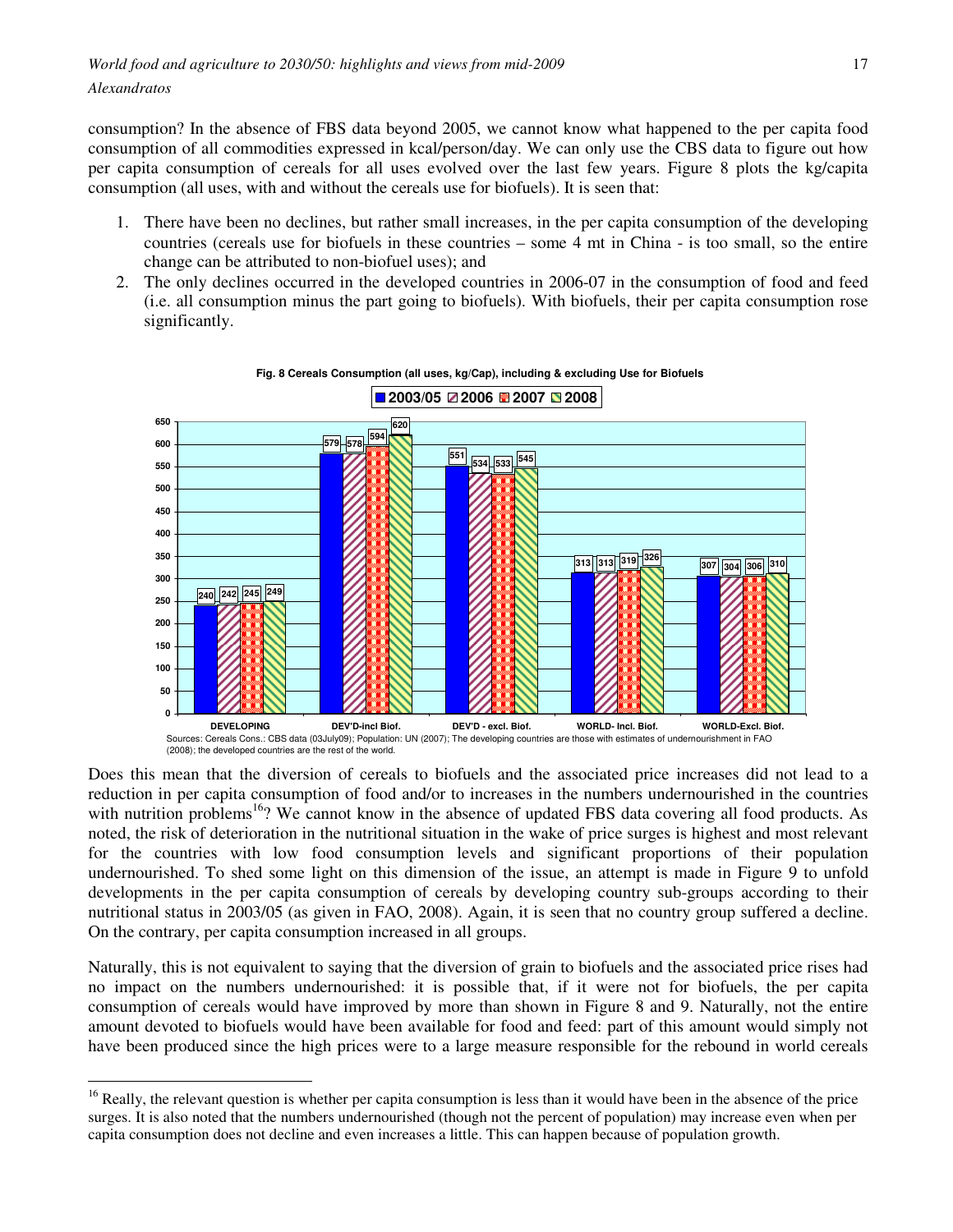production in both 2007 (+5.4 percent) and 2008 (+7.3 percent). As noted, the IIASA analysis for the OFID suggests that, in the projection period to 2020, some two thirds of the cereals going to biofuels could come from increased production and the balance from reduced consumption of food and, mainly, feed<sup>17</sup>.



The above mentioned increases of biofuels production in the OECD/FAO 10-year projections (Figure 6, 7) imply further increases in the demand for the feedstock crops we presented earlier (cereals and vegetable oils). Naturally, not all additional ethanol will be produced from cereals and not all biodiesel will come from the four major vegetable oils covered in the OECD/FAO analyses. Even without resorting to feedstocks of non-food crop biomass (second generation biofuels), byproducts (e.g. molasses) and food crops other than cereals (mainly sugar cane, sugar beet, cassava, etc) and fats other than the major oils (e.g. tallow, coconut oil, etc) will be contributing a share to biofuels, perhaps a growing one – e.g. as implied by Brazil's increasing share in world ethanol production and India's ascendancy in the biodiesel field based on jatropha. Therefore, the increases in biofuels production will require less than proportional increases in feedstocks from cereals and the major edible vegetable oils (Figure 10). This notwithstanding, in the projections a growing share of world cereals and vegetable oils consumption will be for biofuels, as shown in Figure 11.

What about projections beyond 2018? The above mentioned IFPRI study with projections to 2050 addressed this issue in the following assumption: "We hold the volume of biofuel feedstock demand constant starting in 2025, in order to represent the relaxation in the demand for food-based feedstock crops created by the rise of the new technologies that convert non-food grasses and forest products" (Rosegrant *et al.* 2008, p.11)<sup>18</sup>. If we accepted this assumption we should be thinking of some 200 mt of cereals going to biofuels by 2050 (from the 105 mt in 2008 and the 175 mt in 2018 in the OECD/FAO projections). Assuming two thirds of this additional demand would be coming from increased production (as per above mentioned IIASA estimate for the OFID paper), our original projection of 3010 mt in 2050 (Table 1) would need to be raised to some 3150 mt and food/feed consumption lowered by some 60 mt to 2950 mt.

 $17$  See the companion paper by Fischer (2009) for revised estimates of these percentages.

<sup>&</sup>lt;sup>18</sup>The eventual advent of second generation biofuels in about two decades, might ease the food-biofuels competition but would not eliminate it, since biomass production for second generation biofuels would still compete for the common land and water resources.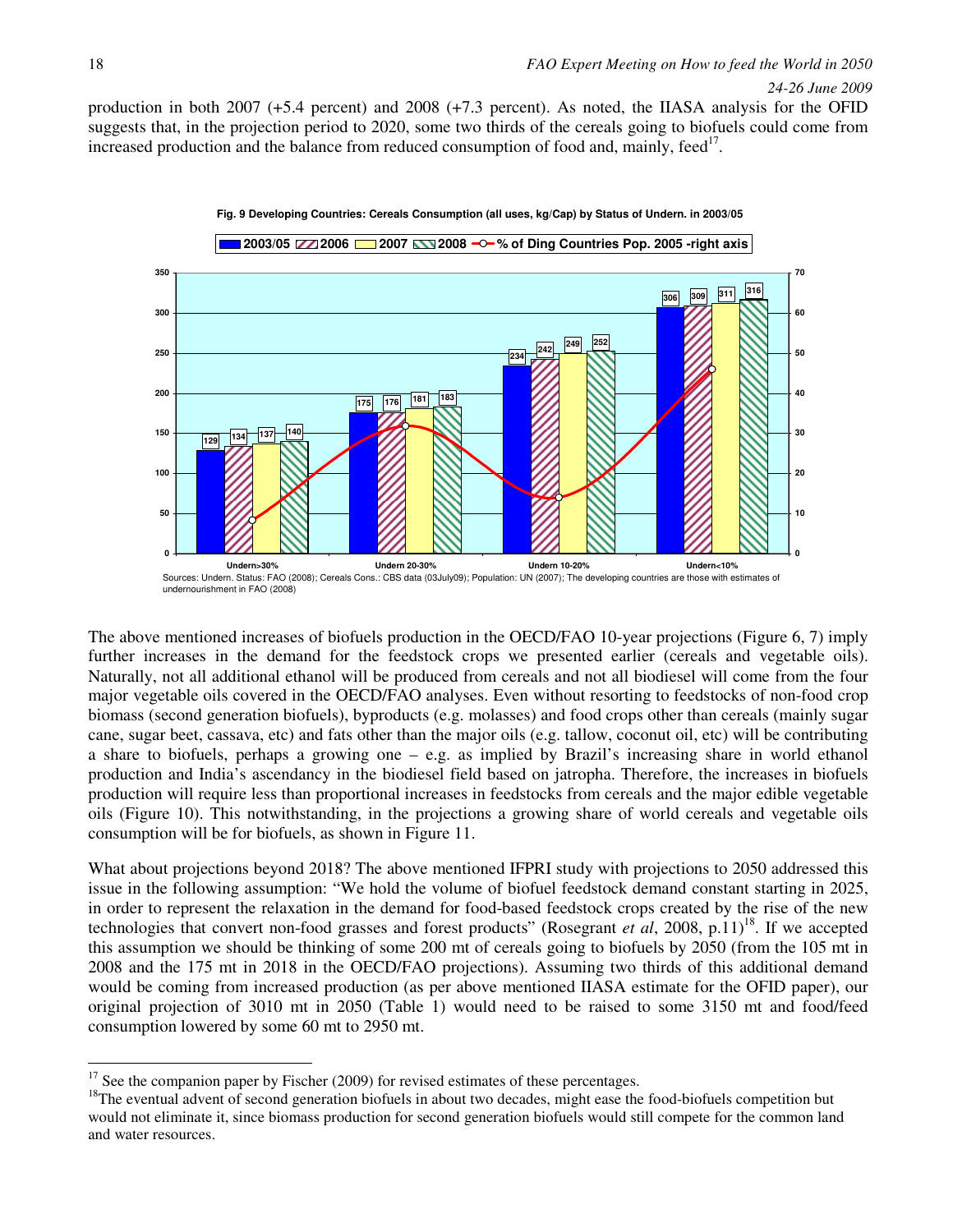



 $\overline{a}$ 

**Fig. 11 Shares (%) of Cereal and Veg. Oils Biofuel Feedstocks in Aggregate World Consumption**



These are all speculative ballpark numbers and are offered here for the sake of having some orders of magnitude<sup>19</sup>. If they turned out to be approximately correct, world agriculture could perhaps cope with the problem without significantly higher stress over and above that implied by the need to increase cereals production by the some 900 mt projected in the IR, in terms of the required land-irrigation-yield configurations shown in the companion paper by Bruinsma (2009).

 $19$  A companion paper for this Expert Meeting (Fischer, 2009) will address specifically this issue and hopefully provide a sounder basis for the discussions.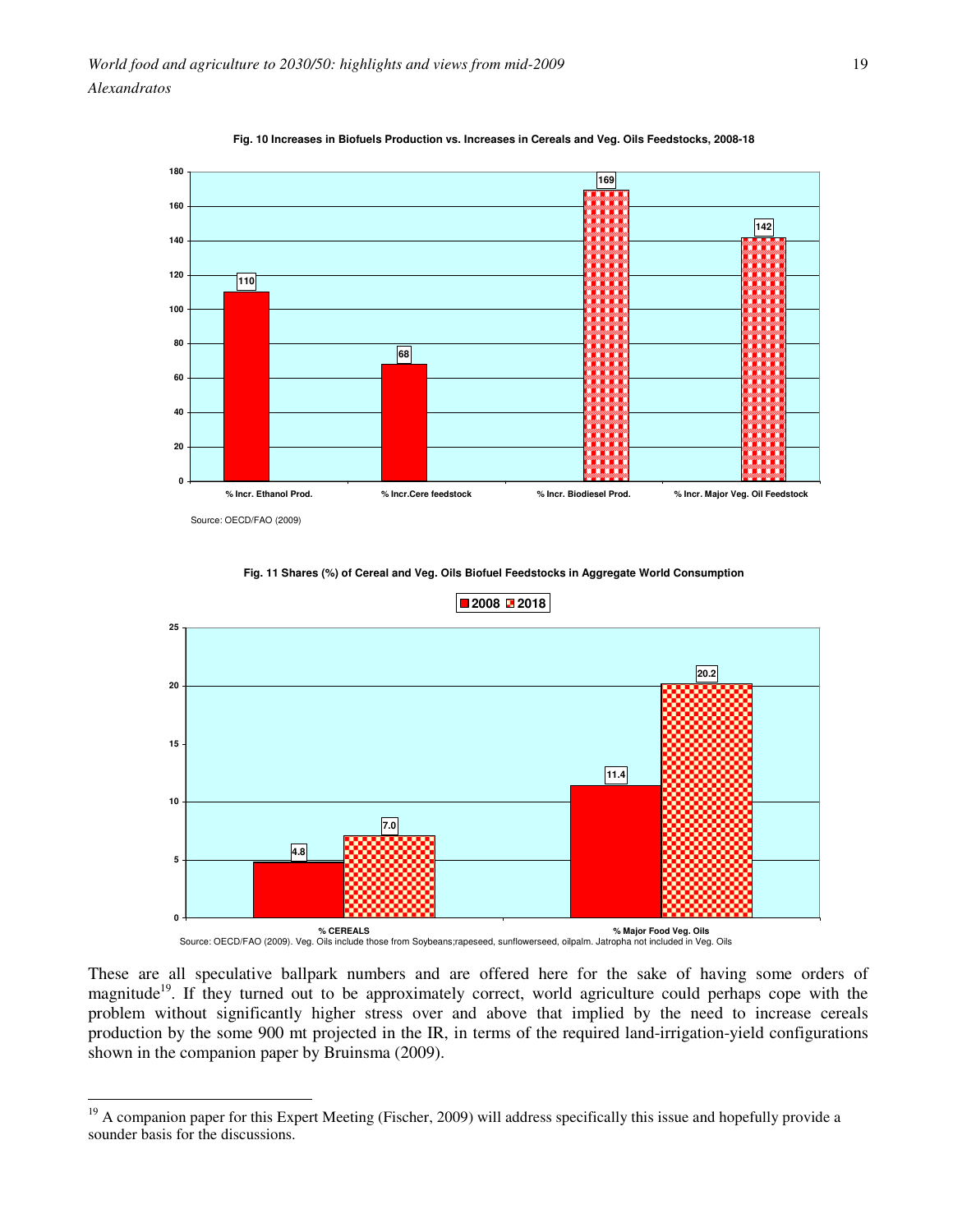$\overline{a}$ 

#### *24-26 June 2009*

However, things may turn out quite differently if energy prices were to explode and make conversion of food crops to biofuels profitable even without subsidies and mandates. The investment frenzy that underpinned the expansion of the biofuels industry during the recent price surges of petroleum is telling. It may happen again and the energy sector must be seen as competing with the food sector for supplies if it is profitable for it to do so. The latest McKinsey (2009, p. 63) report forecasts for the period 2006-20 an annual biofuels growth rate of 14.4 percent p.a. This is higher than the 10 percent implied by the OECD/FAO projections for the period 2006-18 (sum of ethanol and biodiesel). The latest U.S. Government energy outlook to  $2030^{20}$  has world biofuels growth rates in the range 10 percent p.a. (low oil price case) - 14 percent p.a. (high oil price case) from 2006-20. Growth declines drastically in the subsequent decade to 3.7 percent - 4.6 percent p.a.

In conclusion, the food-fuel competition is likely to be with us in the future. Any analysis must address the eventuality that such competition may intensify, with adverse effects on the food security of some countries and population segments: if it happened, the purchasing power of those demanding more energy could easily overwhelm that of the poor demanding food (see further discussion in Schmidhuber, 2006; Alexandratos, 2008). One of the major tasks of any re-make of FAO's long-term projections would be to address this issue, unfold the implications for food security and explore alternatives.

## **4. FOOD CONSUMPTION AND NUTRITION IN THE DEVELOPING COUNTRIES: REVISITING CURRENT ESTIMATES AND THE POSSIBLE FUTURE OUTCOMES**

In the Interim Report (Table 2.3) we had projected a gradual rise in per capita food consumption in the developing countries. As a result, the numbers undernourished would be gradually falling, from 811 million in 99/01 to 582 million in 2015. Further declines were projected for 2030 and 2050, with the 1996 World Food Summit target of halving the numbers undernourished by 2015 being within sight shortly after 2030. Is this happening? What do the more recent data show?

As noted, the latest food consumption data from the FBS go to 2005. They indicate that per capita consumption in the developing countries increased between 99/01 and 2003/05, from 2580 kcal/person/day to 2620 kcal (Table 4). One would have expected that the numbers undernourished in 2003/05 would be lower than in 99/01. Yet, the most recent FAO publication *The State of Food Insecurity in the World 2008* (FAO, 2008, hereafter referred to as SOFI08) estimates the numbers undernourished in the developing countries at 823 m. in  $2003/05^{21}$ , i.e. the numbers increased, no matter that food consumption per capita also increased. This seems to be going against the grain of the arguments made in the IR: that rising per capita consumption and some improvement in the inequality of distribution that goes it would lead to declining undernourishment. It is, of course, quite possible for the numbers undernourished to increase because of population growth, if the increase in per capita kcal is small as is the case here (see above and Table 4). However, we cannot avoid posing the question whether the most recent estimates indicate a real reversal of the trend towards gradually and slowly declining numbers of undernourished or is it just data noise?

Trying to understand what is happening, we note that the data of per capita consumption, population, the minimum dietary energy requirements (MDERs – the threshold for classifying persons as undernourished) and the measure of inequality (coefficient of variation  $-$  CV) have all been revised rather drastically. These are the key data and parameters used to estimated undernourishment. They are now different from those in SOFI04 which were used in the preparation of the IR.

For example, the average Kcal/person/day of the developing countries for 99/01 are now 2580 kcal, down from the 2654 used in the IR and in SOFI04. For some countries, the declines are particularly sharp, e.g. Myanmar

<sup>20</sup>U.S. Department of Energy - Energy Information Administration (EIA, 2009), *International Energy Outlook 2009* (May 2009).

 $21$ <sup>1</sup> The estimates for the developing countries published in SOFI08 are somewhat higher, 832 m. in 2003/05, because now SOFI includes in the developing countries also the Central and Western Asian countries of the former USSR. As noted, in the IR and in earlier SOFI issues these countries were part of the Transition countries group.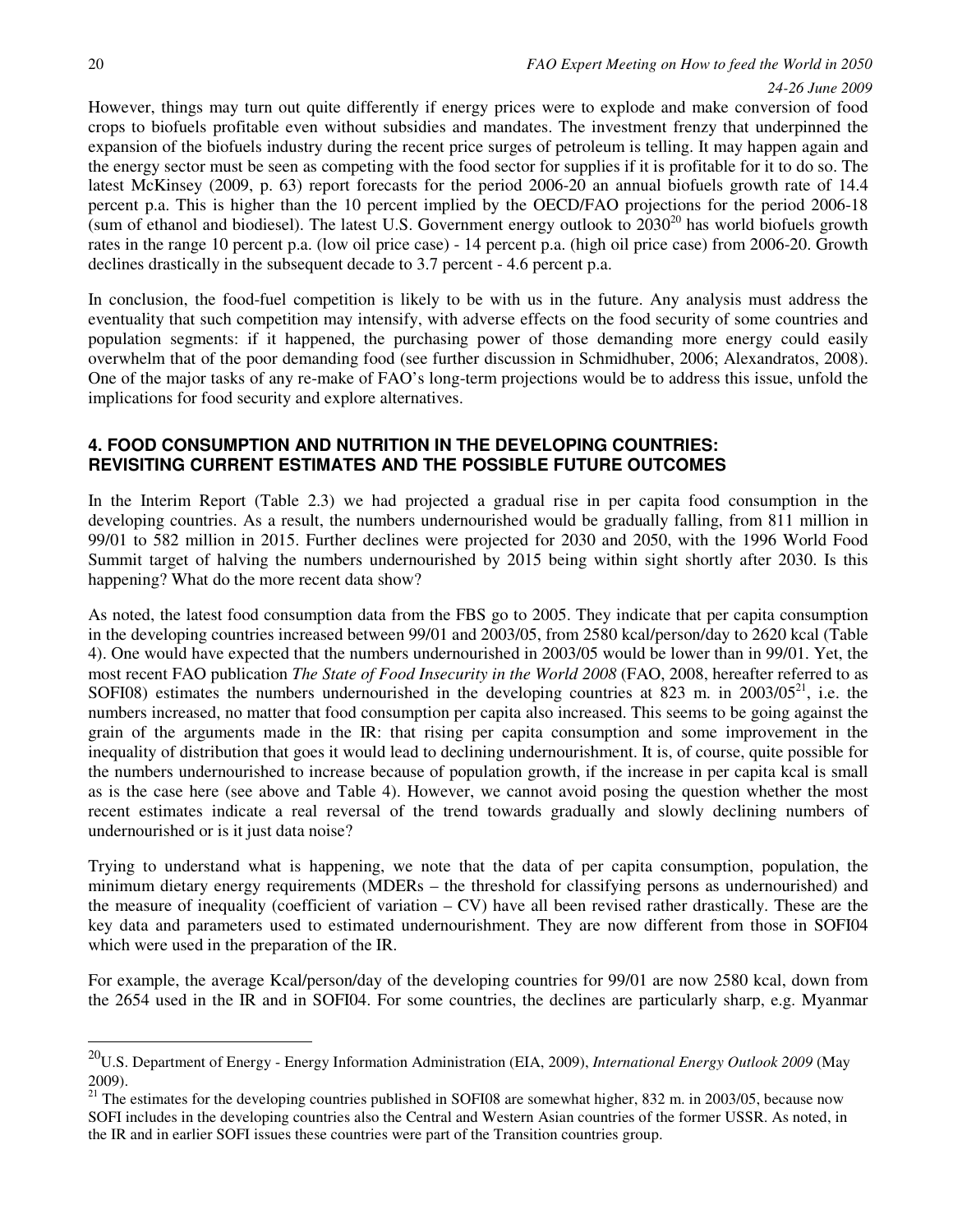*World food and agriculture to 2030/50: highlights and views from mid-2009* 

*Alexandratos* 

 $\overline{a}$ 

(from 2840 to 2160), Ecuador (from 2720 to 2220), Indonesia (from 2910 to 2420), Benin (from 2500 to 2190), etc. Such declines cannot but take a heavy toll of the estimates of undernourished, *ceteris paribus*.

If we had used these revised Kcal in the computation of the IR estimates with all other data equal (population<sup>22</sup>, MDERs and CVs) as they were known then, the undernourished would have resulted as 920 m., not 811 m., in the starting 3-year average 99/01 of the IR. Again, using the new kcal of 2003/05 with the population from the UN 02 Assessment (to be compatible with that of the IR for 99/01) and unchanged MDERs and CVs, the undernourished for 2003/05 would have resulted as 910 million a small decline from the estimate for 99/01, not an increase.

The revisions of the other data (population, MDERs and CVs) are responsible for the fact the estimates of undernourishment of SOFI08 imply a small increase rather than a small decline between 99/01 and 2003/05. To better appreciate what is involved we need to look into how and why the data have been so drastically revised.

1. Regarding the population, it is just that the new data from the UN Assessment of 2006 had revised estimates for several countries, which had to be taken on board. This concerned particularly several African countries, e.g. Togo (new estimate for 2000 is 18 percent higher than the old one), Benin (16 percent), Angola (12 percent), Senegal (10 percent), Nigeria (9 percent), Mali (-16 percent), etc.

2. The reasons why the MDERs and the CVs were revised are explained elsewhere (FAO, 2004) and are not repeated here. See also the IR, Box 2.2, for more general discussion of the estimation of the numbers undernourished.

3. Concerning the revisions in food consumption per capita, for some countries the change was predominantly the direct consequence of the population revisions: approx. the same amount of food was now divided by a larger population (e.g. Togo, Benin, Angola, Senegal). In other countries both changes in population and total food supplies were responsible for the changes in per capita consumption (e.g. Nigeria, Mali). At the other extreme, for some countries the change in per capita consumption was almost entirely due to revised estimates of total food consumption in the FBSs (e.g. in Indonesia, Myanmar, Ecuador). Such changes in the data of total food consumption do not come necessarily (or only) from changed total national availabilities of food commodities (production plus imports minus exports plus stock changes). They also reflect changes introduced in the final-use allocations of total availabilities in the course of preparing the revised FBS (allocation between food, feed, stock changes, etc).

## **4.1 Generating a Revised Base Year (99/01) Data Set**

The preceding discussion suggests that the IR projections of per capita food consumption (kcal/person/day, given in IR Table 2.1) and the derived projections of undernourishment (IR, Table 2.3) need to be adjusted before they can be compared with the latest situation presented in SOFI08 and provide a basis for making statements about the future course of undernourishment in relation to the present. This is assuming we accept the SOFI08 depiction as representing the reality for the latest year with estimates, i.e. 2003/05. The SOFI08 estimates are based on (a) the revised data of kcal/person/day, (b) the new population data from the U.N. 2006 Assessment and (c) the new MDERs and CVs. We use them to create new estimates of undernourishment in the starting situation of the IR (the base year 99/01). They are shown in Table 3, columns 3 and 9. It is seen that the use of the revised data generate a total estimate of undernourished for 99/01 of 810 m. for the developing countries. It is practically identical to that of the IR (themselves based on those of SOFI04), although regional estimates are somewhat different, no matter that the underlying kcal and parameters have been revised – some of them drastically. Obviously, the impacts of the revisions of the key data and parameters used in the estimation have cancelled one another.

 $22$  As explained later, changes in per capita food consumption for some countries were predominantly due to the revised data of population. Therefore, using the new consumption data with the unrevised data for the population is not an entirely correct procedure.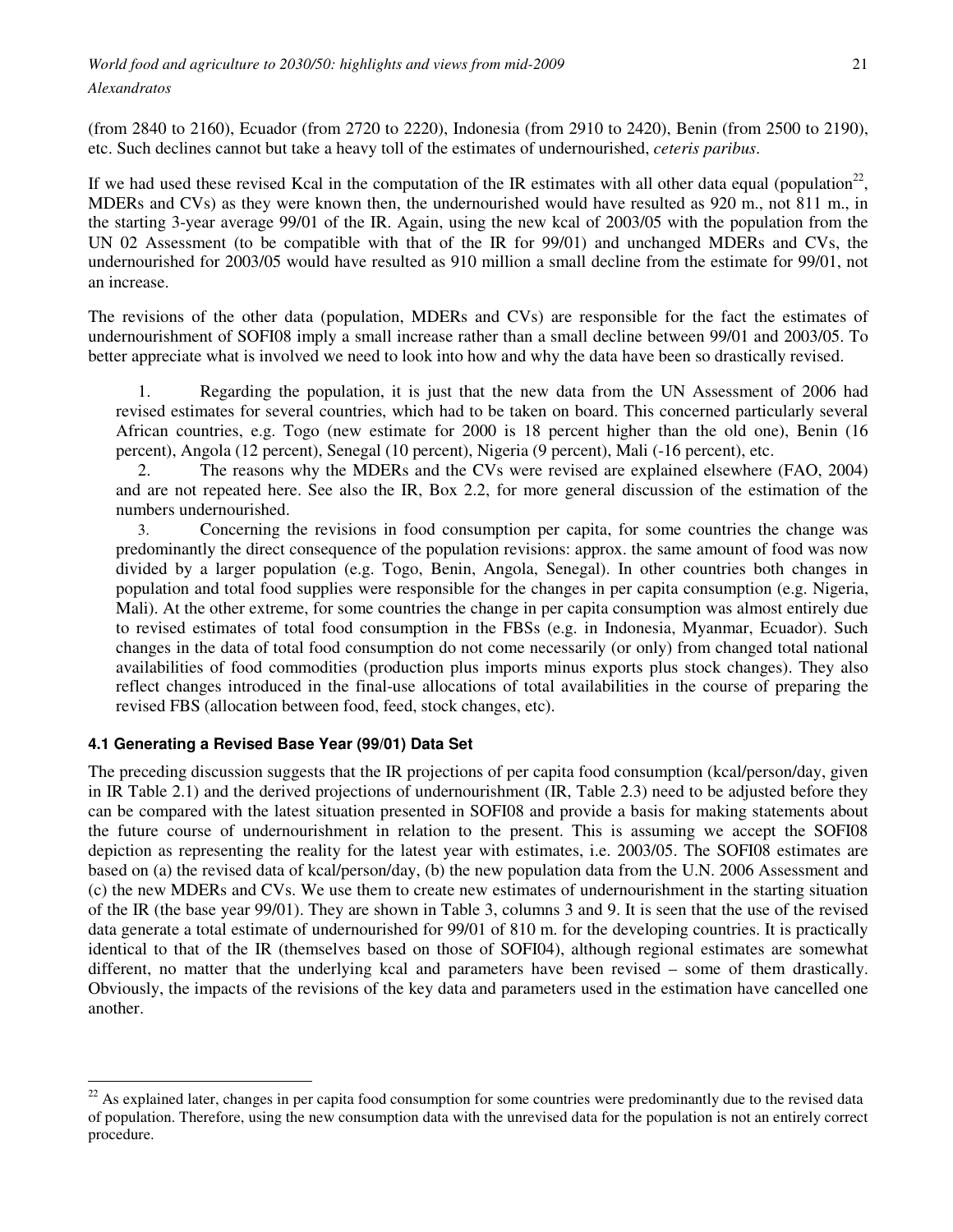|                             |       | <b>Percent of Population</b> |       |      |      |      |                | <b>Million</b> |       |      |      |      |  |  |
|-----------------------------|-------|------------------------------|-------|------|------|------|----------------|----------------|-------|------|------|------|--|--|
|                             | 90/92 | 2003/05                      | 99/01 | 2015 | 2030 | 2050 | 90/92          | 2003/05        | 99/01 | 2015 | 2030 | 2050 |  |  |
|                             |       | SOFI <sub>08</sub>           |       |      |      |      | <b>SOFI08*</b> |                |       |      |      |      |  |  |
|                             | (1)   | (2)                          | (3)   | (4)  | (5)  | (6)  | (7)            | (8)            | (9)   | (10) | (11) | (12) |  |  |
| <b>Developing countries</b> | n/a   | 16.3                         | 17.0  | 11.3 | 8.1  | 4.8  | 813            | 823            | 810   | 664  | 556  | 370  |  |  |
| sub-Saharan Africa          | n/a   | 30.5                         | 32.0  | 22.3 | 13.9 | 7.0  | 169            | 213            | 202   | 204  | 174  | 118  |  |  |
| excl. Nigeria               | n/a   | 35.8                         | 37.6  | 26.5 | 16.1 | 7.9  | 154            | 200            | 190   | 196  | 165  | 110  |  |  |
| Near East / North Afr.      | n/a   | 7.9                          | 8.1   | 6.1  | 5.0  | 3.2  | 19             | 33             | 31    | 31   | 31   | 24   |  |  |
| Latin America & Carib.      | n/a   | 8.3                          | 9.7   | 6.9  | 4.4  | 3.1  | 53             | 45             | 50    | 43   | 31   | 24   |  |  |
| South Asia                  | n/a   | 21.3                         | 21.1  | 13.8 | 10.2 | 5.2  | 283            | 313            | 289   | 238  | 206  | 118  |  |  |
| East Asia                   | n/a   | 11.3                         | 12.7  | 7.1  | 5.1  | 3.9  | 290            | 219            | 237   | 149  | 115  | 87   |  |  |
| excluding China             | n/a   | 15.0                         | 17.0  | 12.8 | 8.8  | 5.3  | 112            | 97             | 105   | 93   | 72   | 46   |  |  |

## **Table 3 (format: Table 2.3 of the IR) Incidence of undernourishment, developing countries**

### **4.2 Adjusting the Projected Food Consumption**

Obviously, if we take the SOFI08 estimates for 2003/05 as representing the actual undernourishment situation, we must make adjustments to the projections before we can make any statements how the situation may evolve in the future compared with the present, i.e. 2003/05. Required adjustments must be made to the projected values of (a) the kcal/person/day (to take into account the new starting data of 2003/05), (b) the population of the projection years from the UN 06 Assessment of population prospects which was used to generate the SOFI08 estimates (the population projections of the IR were those of the UN 02 Assessment), and (c) the revised MDERs and CVs.

Ideally, one would want to use the new historical FBS data (available in unpublished form up to 2005) and re-do the whole projections exercise by country and commodity in order to generate the new projected values for kcal/person/day. This is not practically possible at this stage, so shortcuts have to be devised to make adjustments. Box 2 describes the rules used to make the adjustments. These rules were applied directly for each country at the level of kcal/person/day (not by commodity). It is noted again that these adjustments are necessary in order to recognize that the levels of food consumption and the implications for undernourishment depicted in SOFI08 differ from those that formed the basis for the food consumption and undernourishment projections of the IR.

With these adjustments, the revised projections of kcal/person/day are shown in Table 4 (reproducing also Table 2.1 of the IR for comparison). The following comments apply:

1. With the exception of the Near East-North Africa Region, all other developing regions have revised base year data for kcal/person/day lower than in the data used in the IR. The difference is very marked in the East Asia region, particularly if China is excluded from the regional totals (see earlier discussion on the data for Myanmar and Indonesia).

2. These lower starting levels have an impact on the projected values, when the latter are adjusted as indicated above. Although projected per capita levels of the developing countries are lower than in the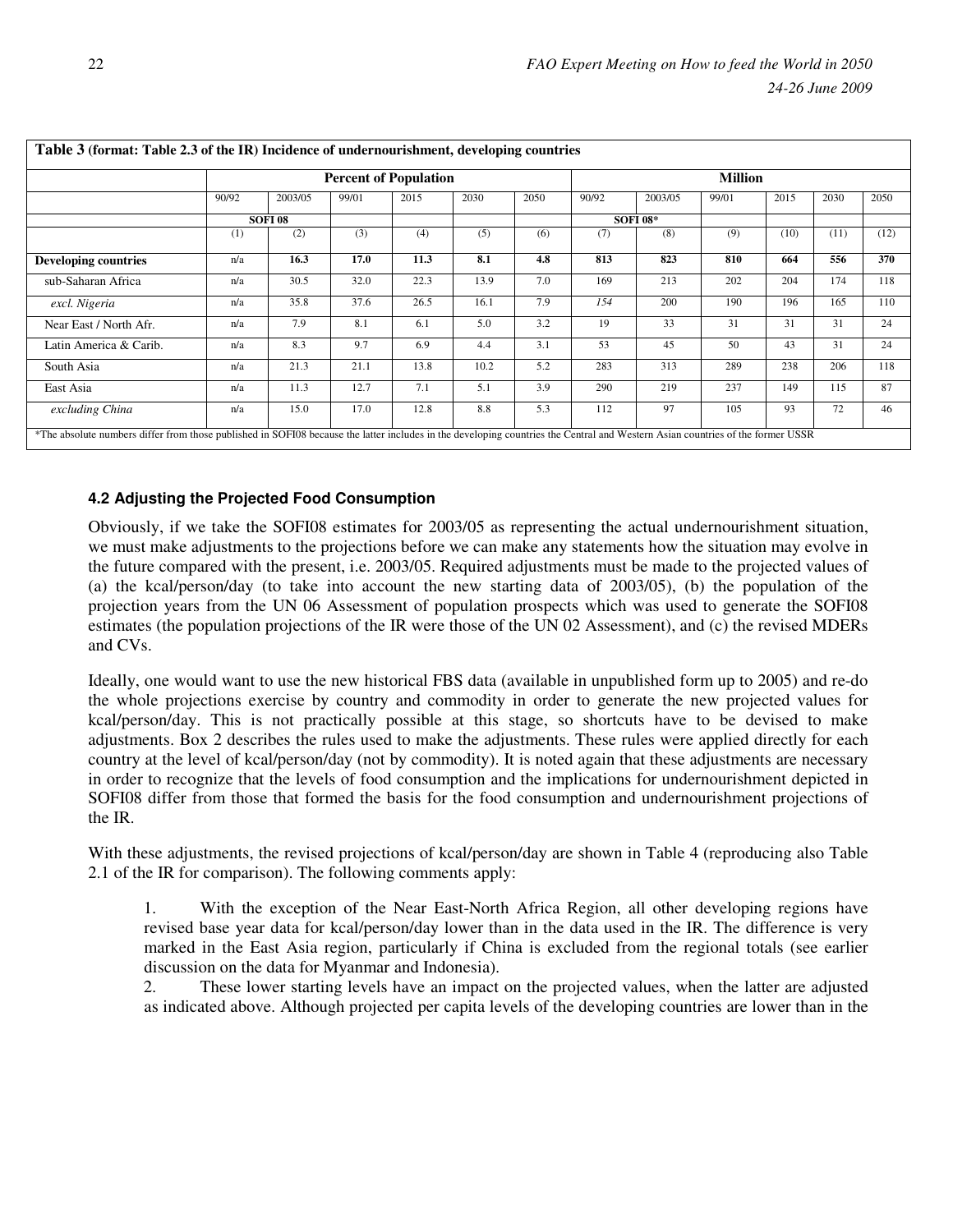IR (by 3.4 percent on average in 2050), the aggregate projected consumption in  $2050^{23}$  is virtually the same as that of the IR. This is because the new projected population of U.N.06 is higher than that of U.N.02 (used in the IR), by 3.2 percent. That the new projections of per capita consumption combined with the new population values generate aggregate food demand equal to that of the IR is rather important to note: the aggregate food demand of the IR had been derived as an integral component of the entire configuration of production, consumption (all uses, not only food) and trade. However, while this feature applies to the developing countries aggregate, it may not apply at the level of the individual countries.

3. The result is that in 2050 fewer developing countries than reported in the IR will have reached mid-high levels of per capita food consumption (over 2700 kcal/person/day): 73 countries in these revised estimates accounting for 80 percent of the developing country population in 2050 vs. 85 countries (90 percent of the population) in the IR (see Table 5).

## *Box 2. Rules for adjusting the IR food (kcal/person/day) projections*

*1. if the FBS kcal for 2003/05 is lower than that of the IR base year (i.e. kcal03/05< IR-kcal99/01), then the kcal03/05 is taken as the base year and the projected values are derived by applying the growth rates of kcal of the IR projections (49 of the 97 developing countries of the IR fall in this category). Thus, for them, Revkcal*<sub>2015</sub> = *kcal*<sup>03/05</sup> **x**  $(1+g)^{11}$ *, where g is the annual growth rate between 99/01 and 2015 of the kcal in the IR. The Revkcal2030 and Revkcal2050 are derived applying the same rule, i.e. by applying the respective growth rates of the IR projections on the Revkcal*<sup>2015</sup>

*2. if the FBS kcal for 2003/05 is higher than that of the IR base year, but lower than the kcal for 2015 in the IR projections (i.e. IR-kcal2015>Newkcal03/05>IR-kcal99/01), the IR-kcal2015 remains unchanged and so do the IR projected kcal for 2030 and 2050 (38 countries in this category).* 

*3. If the FBS kcal for 2003/05 is higher than the IR kcal projected for 2015, then Revkcal2015=Newkcal2003/05 (10 countries). An upper limit of 3500 kcal is imposed to avoid some countries with very drastic upward revisions in their Kcal exploding towards unrealistically high levels of consumption in the projection years. Cuba is a case in point: it had 2833 kcal in the IR base year 99/01. In the revised data used in SOFI08 it has 3022 kcal for the same year and 3276 kcal for 2003/05.* 

 $\overline{a}$  $^{23}$  This refers to the product (Population  $x$  Kcal/person/day, summed over all developing countries), i.e. the direct food consumption of the different commodities aggregated according to their Calorie content. It does not include uses other than for direct food, e.g. feed, non-food industrial uses, etc. This indicator of total food consumption is distinct from the conventional one (commonly used to make statements about growth of total food consumption or of total agricultural production) where quantities of diverse commodities are aggregated with prices as weights (see discussion of this topic in IR, Box 3.1).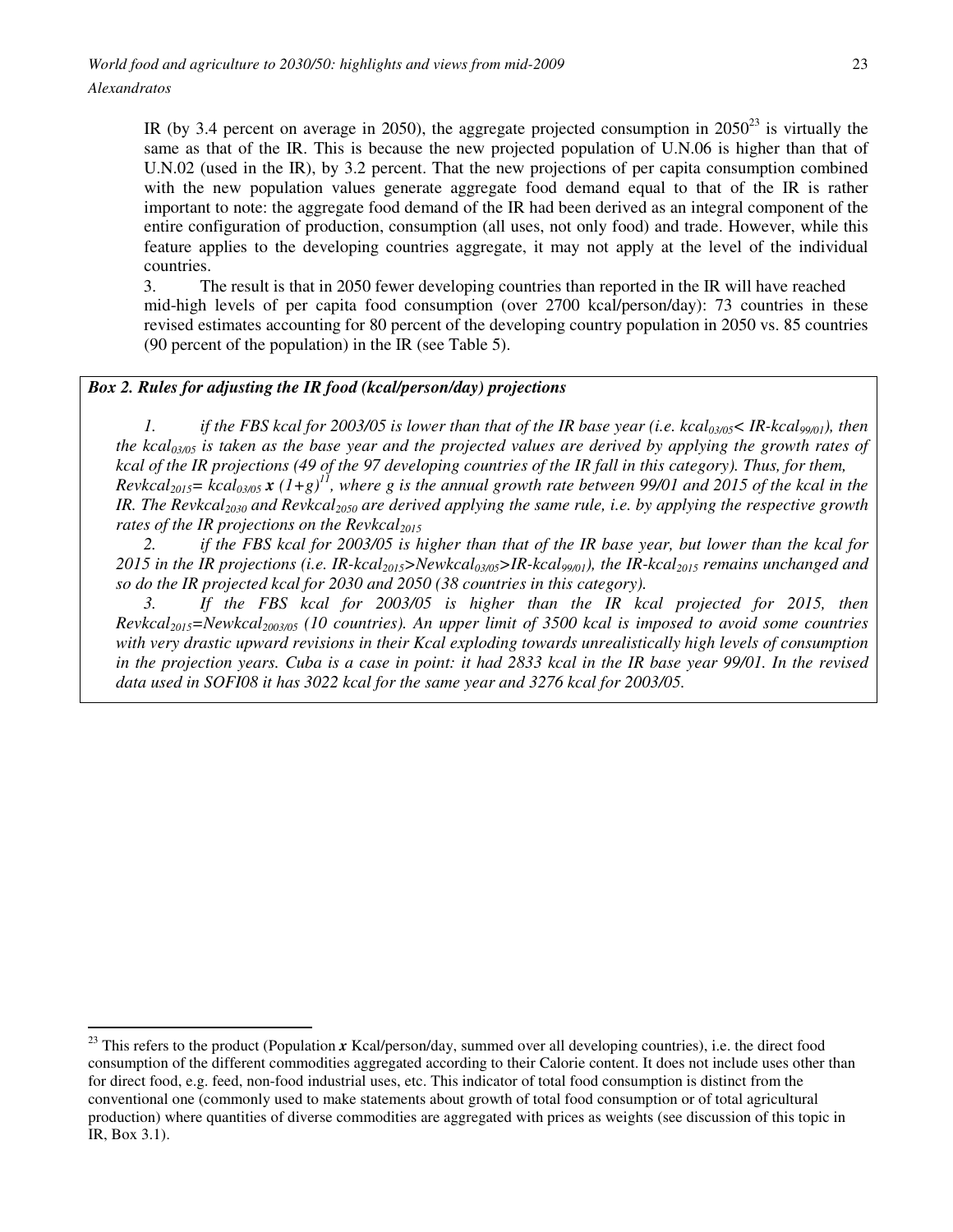|                             |       | Interim Report Table 2.1 |      |      | New data and adjusted Projections |       |      |      |      |  |  |
|-----------------------------|-------|--------------------------|------|------|-----------------------------------|-------|------|------|------|--|--|
|                             | 99/01 | 2015                     | 2030 | 2050 | 99/01New                          | 03/05 | 2015 | 2030 | 2050 |  |  |
| World                       | 2789  | 2950                     | 3040 | 3130 | 2725                              | 2771  | 2884 | 2963 | 3047 |  |  |
| Developing countries        | 2654  | 2860                     | 2960 | 3070 | 2579                              | 2622  | 2770 | 2864 | 2966 |  |  |
| sub-Saharan Africa          | 2194  | 2420                     | 2600 | 2830 | 2128                              | 2167  | 2319 | 2494 | 2708 |  |  |
| - excluding Nigeria         | 2072  | 2285                     | 2490 | 2740 | 2016                              | 2061  | 2206 | 2406 | 2643 |  |  |
| Near East / North Africa    | 2974  | 3080                     | 3130 | 3190 | 2991                              | 2995  | 3072 | 3134 | 3197 |  |  |
| Latin America & Carib.      | 2836  | 2990                     | 3120 | 3200 | 2798                              | 2899  | 2953 | 3084 | 3151 |  |  |
| South Asia                  | 2392  | 2660                     | 2790 | 2980 | 2334                              | 2344  | 2532 | 2656 | 2843 |  |  |
| East Asia                   | 2872  | 3110                     | 3190 | 3230 | 2764                              | 2839  | 3034 | 3112 | 3144 |  |  |
| - excluding China           | 2698  | 2835                     | 2965 | 3100 | 2475                              | 2538  | 2614 | 2740 | 2870 |  |  |
| Industrial countries        | 3446  | 3480                     | 3520 | 3540 | 3429                              | 3462  | 3501 | 3548 | 3569 |  |  |
| <b>Transition countries</b> | 2900  | 3030                     | 3150 | 3270 | 2884                              | 3045  | 3043 | 3159 | 3283 |  |  |

| Table 5 Population living in developing countries with given per caput food consumption (million) <sup>1</sup><br><b>Revised</b> |                 |         |                |                |         |      |                |  |  |  |  |  |
|----------------------------------------------------------------------------------------------------------------------------------|-----------------|---------|----------------|----------------|---------|------|----------------|--|--|--|--|--|
|                                                                                                                                  | IR Table 2.2    |         |                |                |         |      |                |  |  |  |  |  |
| Kcal/person/day                                                                                                                  |                 | 1999/01 | 2030           | 2050           | 2003/05 | 2030 | 2050           |  |  |  |  |  |
| $<$ 2200                                                                                                                         | Population (m.) | 584     | 29             |                | 515     | 217  |                |  |  |  |  |  |
| 2200                                                                                                                             | Aver. Kcal      | 2001    | 2060           |                | 1928    | 2087 |                |  |  |  |  |  |
| $<$ 2200                                                                                                                         | No Countries    | 32      | $\overline{c}$ |                | 32      | 6    |                |  |  |  |  |  |
| 2200-2500                                                                                                                        | Population (m.) | 1537    | 785            | 128            | 2087    | 785  | 381            |  |  |  |  |  |
| 2200-2500                                                                                                                        | Aver. Kcal      | 2403    | 2380           | 2460           | 2365    | 2368 | 2367           |  |  |  |  |  |
| 2200-2500                                                                                                                        | No Countries    | 26      | 17             | $\overline{3}$ | 26      | 20   | $\overline{9}$ |  |  |  |  |  |
| 2500-2700                                                                                                                        | Population (m.) | 201     | 510            | 618            | 368     | 2575 | 1148           |  |  |  |  |  |
| 2500-2700                                                                                                                        | Aver. Kcal      | 2547    | 2605           | 2625           | 2616    | 2653 | 2632           |  |  |  |  |  |
| 2500-2700                                                                                                                        | No Countries    | 14      | 23             | 12             | 13      | 26   | 20             |  |  |  |  |  |
| 2700-3000                                                                                                                        | Population (m.) | 1925    | 2336           | 1622           | 1372    | 801  | 3035           |  |  |  |  |  |
| 2700-3000                                                                                                                        | Aver. Kcal      | 2933    | 2835           | 2870           | 2987    | 2854 | 2856           |  |  |  |  |  |
| 2700-3000                                                                                                                        | No Countries    | 16      | 31             | 42             | 14      | 25   | 35             |  |  |  |  |  |
| >3000                                                                                                                            | Population (m.) | 484     | 3049           | 5140           | 735     | 2495 | 3185           |  |  |  |  |  |
| >3000                                                                                                                            | Aver. Kcal      | 3174    | 3280           | 3200           | 3163    | 3309 | 3262           |  |  |  |  |  |
| >3000                                                                                                                            | No Countries    | 14      | 29             | 45             | 17      | 25   | 38             |  |  |  |  |  |
| All Developing                                                                                                                   | Population (m.) | 4731    | 6709           | 7509           | 5077    | 6873 | 7748           |  |  |  |  |  |
| All Developing                                                                                                                   | Aver. Kcal      | 2654    | 2960           | 3070           | 2622    | 2864 | 2966           |  |  |  |  |  |
| All Developing                                                                                                                   | No Countries    | 102     | 102            | 102            | 102     | 102  | 102            |  |  |  |  |  |
| <sup>1</sup> Only countries with Food Balance Sheets                                                                             |                 |         |                |                |         |      |                |  |  |  |  |  |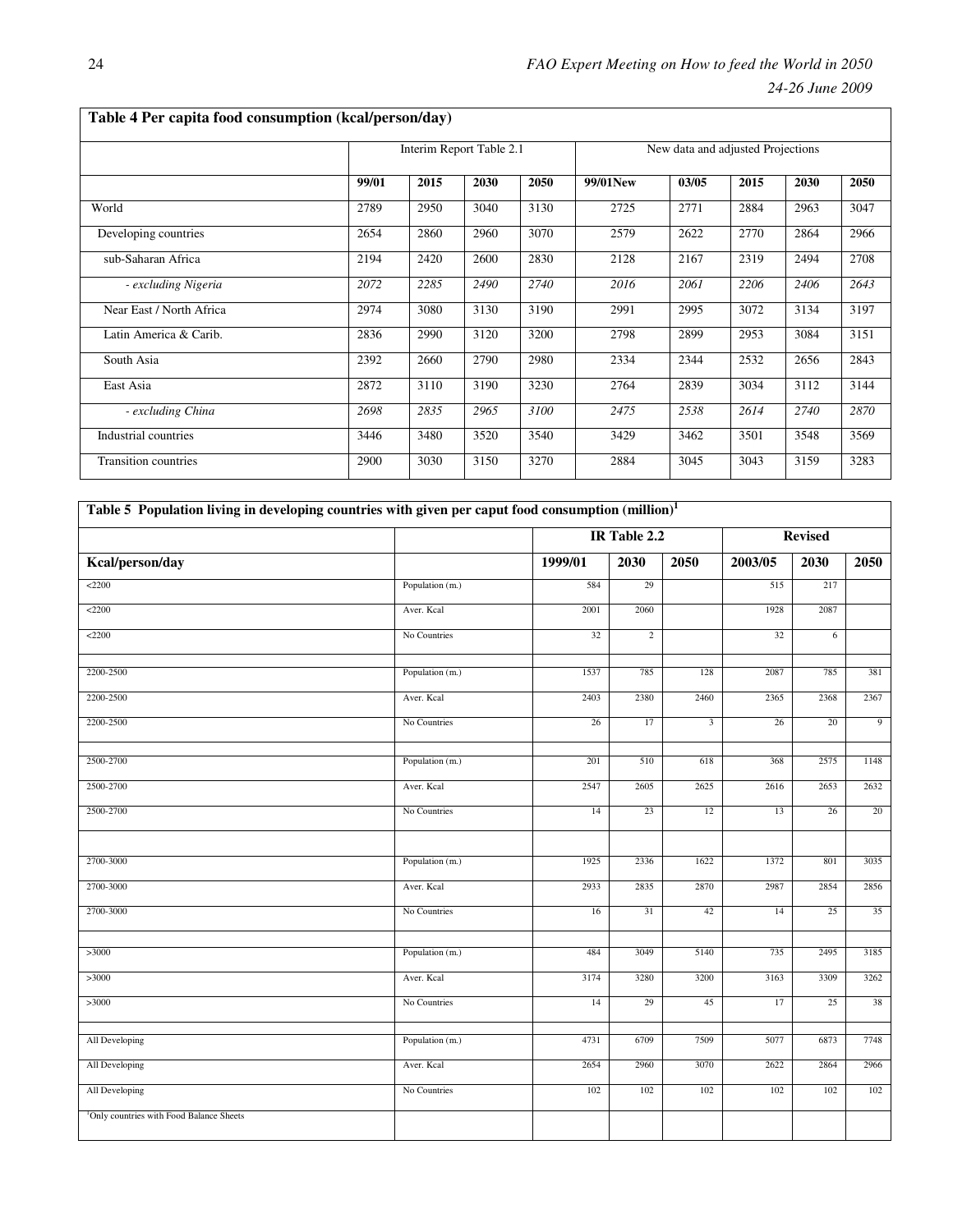### **4.3 Revised Estimates of Undernourishment in the Future**

The implications of the changes indicated above for undernourishment in the future are unfolded in Table 3. The following comments apply:

1. SOFI08 indicated that the numbers undernourished in the developing countries increased from 90/92-2003/05, although the percent of the population affected declined. We saw above that the same applies to changes in the period 99/01-2003/05. However, we noted that revisions in the data of kcal/person/day alone would have produced a small decline, not an increase. It is the application of the whole package of data and parameter revisions that generates a small increase. Should we take this as indicating that the problem is getting worse rather than improving towards the WFS target of halving absolute numbers by 2015 (from those in 90/92)? We can only note that the increase in the estimate of the absolute numbers is small and may well not be significant, given the data noise.

2. Comparing the new projected numbers of undernourished in Table 3 with those in table 2.3 of the IR, it is evident that projected undernourishment is now higher, both in absolute numbers and as percent of the population. Concerning the higher percentage of the population, it is the result of lower projected per capita kcal (Table 4). The impact is reinforced for the absolute numbers because now the projected population of the developing countries (from UN 06, shown in Table 5) is higher.

3. The revised projections indicate a slow decline in undernourishment. However, in the IR the rate of decline was such that the achievement of the WFS could be within reach shortly after 2030. In the revised estimates, the achievement of the target is shifting further into the future – to just before 2050.

## **5. CONCLUSIONS**

In this paper we examined whether the long-term projections to 2050 in the FAO Study (prepared in the years 2003-05 from historical data to 2001 and base year 99/01), were still valid as predictions (for selected broad country- and commodity-aggregates) of what may be in store in world food and agriculture to mid-century. We tested the projections against (a) actual outcomes, as far as data permitted, in the first eight years of the projection period (to 2008), and (b) against the just completed 10-year projections 2009-2018 of OECD/FAO, both with and without the quantities used as biofuels feedstocks. We concluded that, on both counts and disregarding biofuels, the Study's projections are still broadly valid at the level of the aggregates considered.

The advent of biofuels requires a fresh look at the long-term picture. The existing medium-term biofuel production projections and, in some cases, also of the corresponding crop quantities to be used as feedstocks, indicate that further growth is in prospect, though not at the very high rates of the last few years. The quantities of cereals by which, in these projections, world aggregate consumption would be higher because of biofuels would be still relatively modest (7 percent of world consumption in 2018, up from the current 4.8 percent – Figure 11), much of which will likely come from increased production over and above what it would be without biofuels. However, the potential exists for biofuels to be a major disruptive force conditioning agricultural futures because of the growing integration of the energy and agriculture markets. This is a theme which, together with the possible impact of climate change, must inform all future attempts to speculate about long-term futures of world food and agriculture.

We have also examined the Study's projections of food consumption and the numbers undernourished in the developing countries in the light of some drastic revisions in the historical data and parameters used to compute such numbers, as well as in the projected populations. We had to adjust the projected food consumption levels to account for such revisions and make possible comparability of the projections with the latest published estimates (in SOFI08) of per capita consumption and numbers undernourished. These adjustments indicate that rate at which the numbers undernourished were projected to decline, slow and inadequate as it was in the Study's projections, may turn out to be even slower. Achievement of the 1996 World Food Summit target of halving the numbers undernourished in the developing countries by 2015 (from that in 1990/92) may recede well further into the future.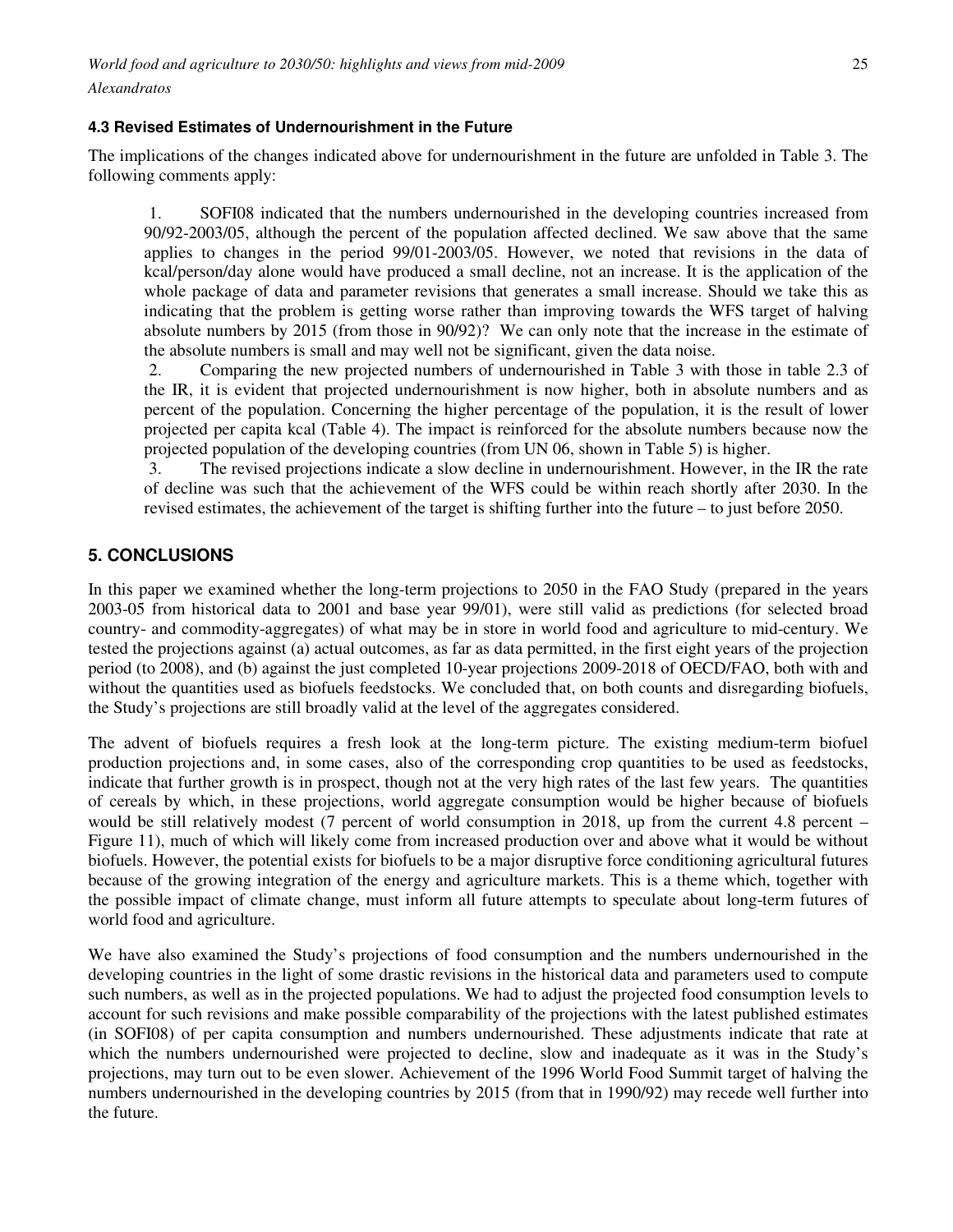# **REFERENCES**

Alexandratos, N. (1996), "China's Cereals Deficits in a World Context", *Agricultural Economics*, 15-6

- Alexandratos, N. (2008), "Food Price Surges: Possible Causes, Past Experience, and Longer Term Relevance", *Population and Development Review*, 34(4): 663–697 (December 2008) http://www.fao.org/es/esd/FoodPriceSurges-Alexandratos.pdf
- Brown, L. (1995), *Who Will Feed China, Wake-up Call for a Small Planet,* W.W.Norton, New York
- Bruinsma J., ed. (2003), *World Agriculture: Towards 2015/30, an FAO Perspective*, London: Earthscan and Rome: FAO. http://www.fao.org/es/esd/gstudies.htm
- Bruinsma, J. (2009), *The resource outlook to 2050: By how much do land, water and crop yields need to increase by 2050?* (Paper for this EM)
- FAO (2004), *Human energy requirements. Report of a Joint FAO/WHO/UNU Expert Consultation*, Rome, 17–24 October 2001. FAO, Food and Nutrition Technical Report Series, No. 1. Rome.
- FAO (2006), *World Agriculture: towards 2030/2050, Interim report*, http://www.fao.org/es/esd/gstudies.htm
- FAO (2008), *The State of Food Insecurity in the World 2008*
- FAO (2009), *Crop Prospects and Food Situation*, No2 (April 2009)
- FAPRI (2009), *U.S. and World Agricultural Outlook,* FAPRI Staff Report 09-FSR 1
- Fischer, G., van Velthuizen, H., Shah, M. and F. Nachtergaele (2002), *Global Agro-ecological Assessment for Agriculture in the 21st Century: Methodology and results*, RR-02-002, IIASA, Laxenburg
- Fischer, G., van Velthuizen, H., and F. Nachtergaele (forthcoming), *Global Agro-ecological Assessment the 2009 revision*, IIASA, Laxenburg.
- Fischer, G. (2009), "How do climate change and bioenergy alter the long-term outlook for food, agriculture and resource availability?" (Paper for this EM).
- IEA (International Energy Agency) (2008), *World Energy Outlook 2008*. Paris: OECD/IEA.
- McKinsey Global Institute (2009), *Averting the Next Energy Crisis: the Demand Challenge*
- OECD (2005), *Review of Agricultural Policies in China, Main Report*, Document AGR/CA(2005)6, OECD, Paris
- OECD/FAO (2009), *Agricultural Outlook, 2009-2018: Highlights*, OECD, Paris
- OFID (2009), *Biofuels and Food Security: Implications of an accelerated biofuels production*, An OFID study prepared by IIASA
- Rosegrant, M.W., J. Huang, A. Sinha, H. Ahammad, C. Ringler, T. Zhu, T.B. Sulser, S. Msangi, and M. Batka (2008), *Exploring Alternative Futures for Agricultural Knowledge, Science, and Technology (AKST)*. ACIAR Project Report ADP/2004/045, International Food Policy Research Institute, Washington, D.C.
- Schmidhuber, J. (2006), *Impact of an Increased Biomass Use on Agricultural Markets, Prices and Food Security: a Longer-Term Perspective*, paper for International Symposium of Notre Europe, Paris, 27-29 November, 2006 (http://www.fao.org/es/esd/pastgstudies.html )
- Stevens, P. (2008), *The Coming Oil Supply Crunch*, a Chatham House Report, London
- U.N. (2003), *World Population Prospects: The 2002 Revision*
- U.N. (2007), *World Population Prospects: The 2006 Revision*
- USDA (2001), "China's Grain Policy at a Crossroads", *Agricultural Outlook* (September)
- USDA (2009), *USDA Agricultural Projections to 2018*, Long-term Projections Report OCE-2009-1.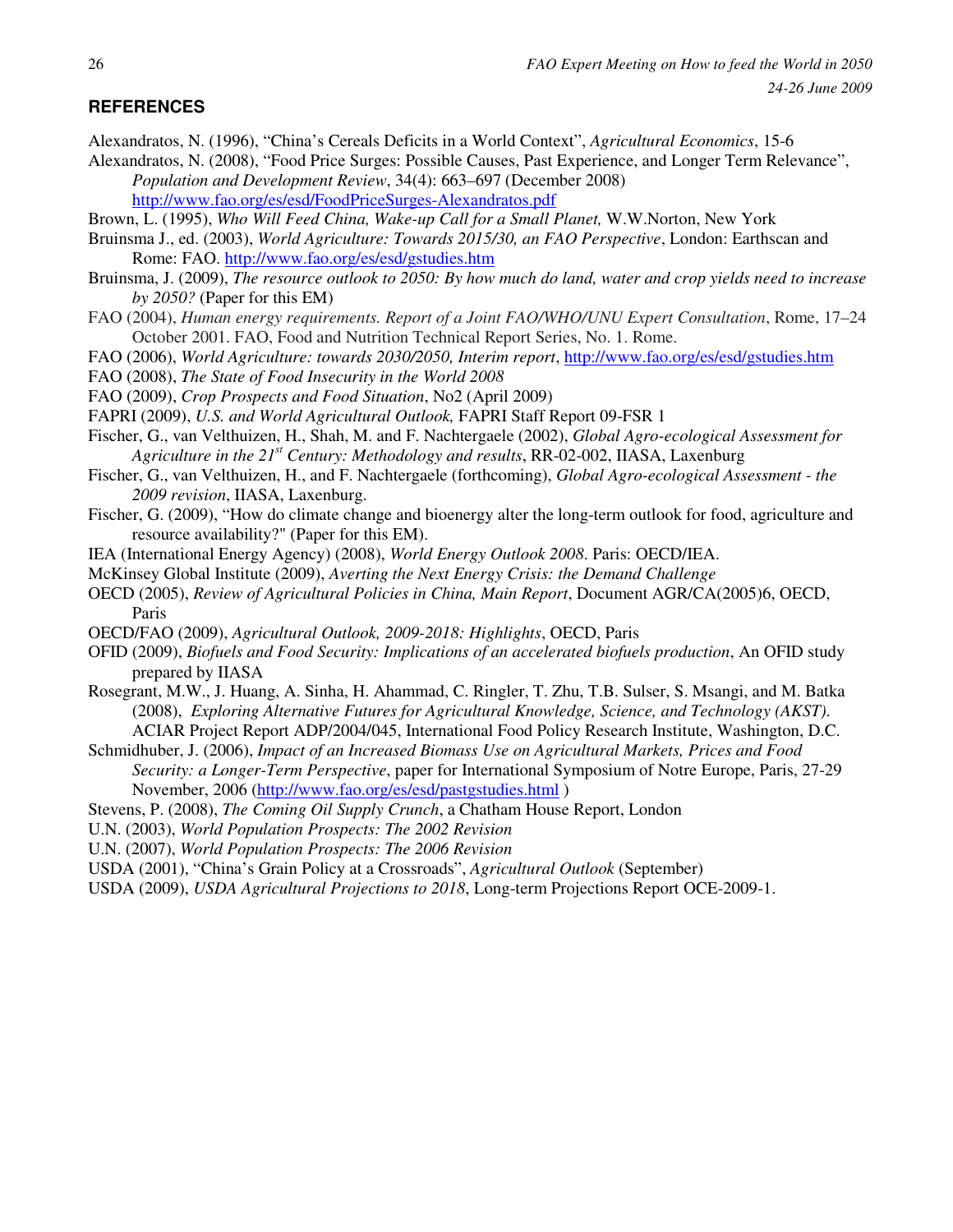# **APPENDIX**

| Table A1. Developing Countries with Cereals Production Growth > 4.0% p.a., 99/01-2006/08* |                  |           |           |        |                  |             |
|-------------------------------------------------------------------------------------------|------------------|-----------|-----------|--------|------------------|-------------|
|                                                                                           |                  | Th. tons  |           |        | $%$ p.a.         |             |
|                                                                                           | 89/91            | 99/01     | 06/08     | 80-90  | $90 - 00$        | 99/01-06/08 |
| Sierra Leone                                                                              | 353              | 181       | 913       | 0.2    | $-7.2$           | 26.0        |
| Iraq                                                                                      | 2,456            | 1,379     | 3,471     | 2.8    | $-9.0$           | 14.1        |
| Paraguay                                                                                  | 787              | 1,236     | 2,531     | 6.8    | 4.1              | 10.8        |
| Guinea                                                                                    | $\overline{521}$ | 955       | 1,888     | 0.0    | 7.9              | 10.2        |
| Afghanistan                                                                               | 2,645            | 2,311     | 4,493     | $-3.8$ | $\overline{0.8}$ | 10.0        |
| Algeria                                                                                   | 2,481            | 1,871     | 3,337     | $-1.2$ | $-4.4$           | 8.6         |
| Chad                                                                                      | 647              | 1,103     | 1,952     | 4.6    | 5.0              | 8.5         |
| Ethiopia&Eritrea                                                                          | 6,370            | 8,858     | 15,378    | 1.7    | 4.0              | 8.2         |
| Cambodia                                                                                  | 1,649            | 2,740     | 4,663     | 8.6    | 6.3              | 7.9         |
| Madagascar                                                                                | 1,779            | 1,910     | 3,183     | 1.9    | 0.4              | 7.6         |
| Uruguay                                                                                   | 1,101            | 1,568     | 2,600     | 2.1    | 5.8              | 7.5         |
| Morocco                                                                                   | 7,452            | 3,478     | 5,649     | 8.7    | $-5.1$           | 7.2         |
| Mali                                                                                      | 1,999            | 2,350     | 3,578     | 7.1    | 2.3              | 6.2         |
| Niger                                                                                     | 1,898            | 2,690     | 4,093     | 0.4    | 2.9              | 6.2         |
| Myanmar                                                                                   | 9,110            | 14,002    | 20,934    | $-0.2$ | 3.8              | 5.9         |
| Sudan                                                                                     | 2,918            | 3,988     | 5,818     | $-1.3$ | 2.0              | 5.5         |
| Venezuela                                                                                 | 1,834            | 2,565     | 3,722     | 5.6    | 2.6              | 5.5         |
| Iran                                                                                      | 12,248           | 13,224    | 19,139    | 3.8    | 0.0              | 5.4         |
| Zambia                                                                                    | 1,461            | 1,137     | 1,615     | 6.6    | 0.3              | 5.1         |
| <b>Brazil</b>                                                                             | 34,910           | 46,873    | 65,483    | 2.8    | 2.5              | 4.9         |
| Yemen                                                                                     | 700              | 689       | 958       | 0.4    | 0.3              | 4.8         |
| Tanzania                                                                                  | 3,897            | 3,826     | 5,311     | 3.8    | 0.8              | 4.8         |
| Angola                                                                                    | 297              | 546       | 754       | $-2.5$ | 7.1              | 4.7         |
| Philippines                                                                               | 10,781           | 12,732    | 17,312    | 3.3    | 1.0              | 4.5         |
| <b>Burkina Faso</b>                                                                       | 1,961            | 2,660     | 3,613     | 6.2    | 1.9              | 4.5         |
| Nigeria                                                                                   | 16,896           | 20,045    | 27,223    | 10.4   | 2.1              | 4.5         |
| El Salvador                                                                               | 764              | 781       | 1,055     | 2.1    | $-0.4$           | 4.4         |
| Bolivia                                                                                   | 801              | 1,142     | 1,541     | 2.4    | 3.3              | 4.4         |
| Malawi                                                                                    | 1,543            | 2,347     | 3,096     | 1.1    | 7.1              | 4.0         |
| <b>Sum Above</b>                                                                          | 132,257          | 159,187   | 235,303   | 3.4    | 1.7              | 5.7         |
| <b>Other Developing</b>                                                                   | 737,239          | 866,952   | 969,742   | 2.7    | 1.8              | 1.6         |
| <b>All Developing</b>                                                                     | 869,496          | 1,026,138 | 1,205,045 | 2.8    | 1.8              | 2.3         |
| *Only countries with 2006/08 Production>500 th. tons                                      |                  |           |           |        |                  |             |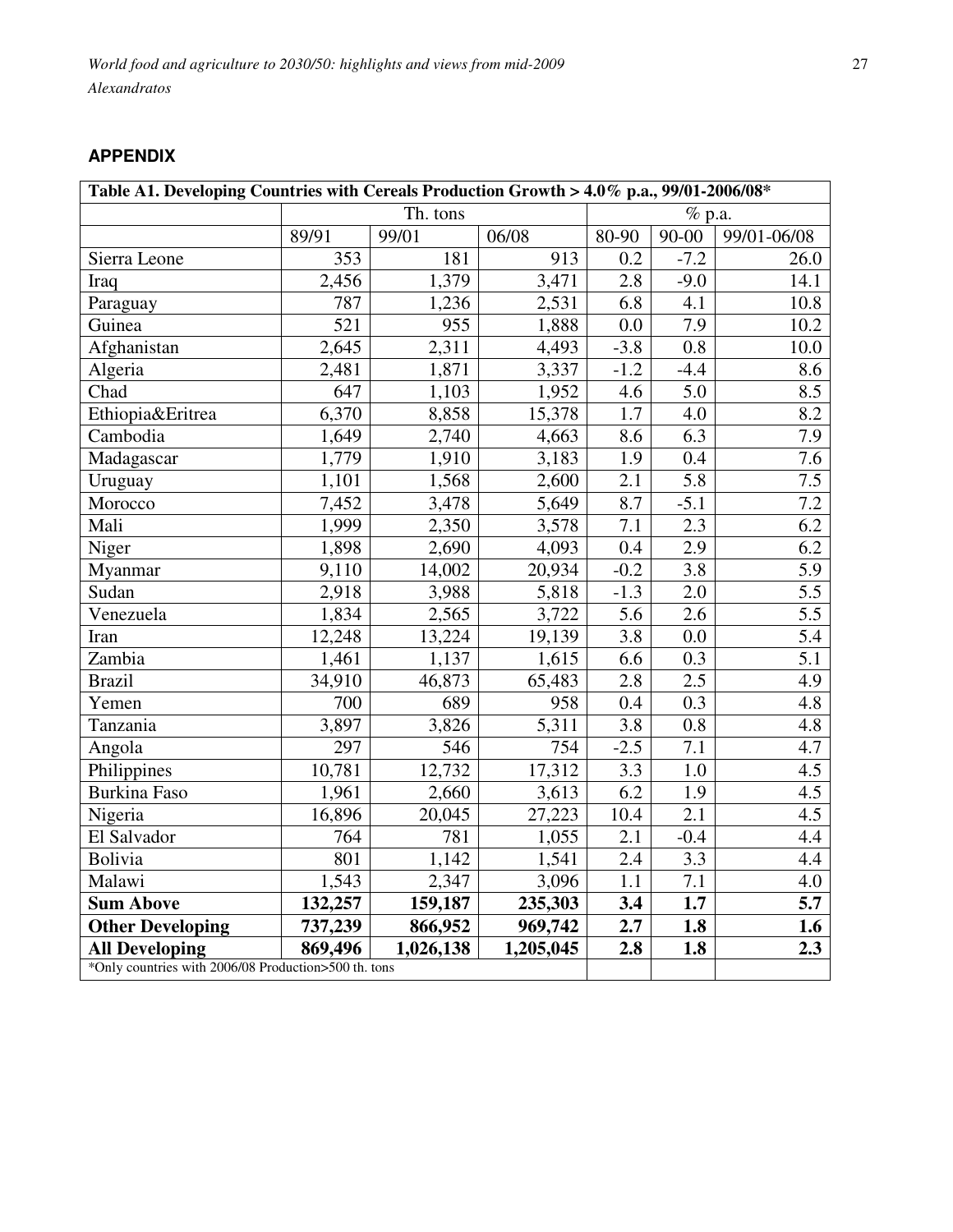## **ANNEX**

## **WORLD AGRICULTURE: TOWARDS 2030/50 – INTERIM REPORT (FAO, 2006)**

## **EXCERPT FROM CHAPTER 1 - OVERVIEW**

#### **1.2 Main findings**

#### *Continued growth of world agriculture even after the end of world population growth*

The main reason is that zero population growth at the global level will be the net result of continuing increases in some countries (e.g. by some 31 million annually in 2050 in Africa and South and Western Asia together) compensated by declines in others (e.g. by some 10 million annually in China, Japan and Europe together)<sup>24</sup>. Nearly all the further population increases will be occurring in countries several of which even in 2050 may still have inadequate food consumption levels, hence significant scope for further increases in demand. The pressures for further increases of food supplies in these countries will continue. Much of it will have to be met by growing local production or, as it happened in the past and is still happening currently, it may not be fully met – a typical case of production-constrained food insecurity. The creation of slack in some countries with declining population (e.g. the transition economies, when growth of aggregate demand will have been reduced to a trickle - .01 percent p.a. in the final two decades 2030-50) will not necessarily be made available to meet the still growing demand in countries with rising population, e.g. demand growth at 2.0 percent p.a. in sub-Saharan Africa.

In conclusion, zero population growth at the global level will not automatically translate into zero growth in demand and cessation of the building-up of pressures on resources and the wider environment. The need for production to keep growing in several countries will continue to condition their prospects for improved nutrition. In those among them that have limited agricultural potential, the problem of production-constrained food insecurity and significant incidence of undernourishment may persist, even in a world with stationary population and plentiful food supplies (or potential to increase production) at the global level. Nothing new here: this situation prevails at present and it will not go away simply because population stops growing at the global level. Projections to 2050 provide a basis for thinking about this possible outcome.

#### *Food and nutrition*

 $\overline{a}$ 

The historical trend towards increased food consumption per capita as a world average and particularly in the developing countries will likely continue, but at slower rates than in the past as more and more countries approach medium-high levels. The average of the developing countries, that rose from 2110 kcal/person/day 30 years ago to the present 2650 kcal, may rise further to 2960 kcal in the next 30 years and on to 3070 kcal by 2050. By the middle of the century the great bulk of their population (90 percent) may live in countries with over 2700 kcal, up from 51 percent at present and only 4 percent three decades ago. As in the past, the great improvements in China and a few other populous countries will continue to carry a significant weight in these developments.

However, not all countries may achieve food consumption levels consonant with requirements for good nutrition. This may be the case of some of the countries which start with very low consumption (under 2200 kcal/person/day in 1999/01), high rates of undernourishment, high population growth rates, poor prospects for rapid economic growth and often meagre agricultural resources. There are 32 countries in this category, with rates of undernourishment between 29 percent and 72 percent, an average of 42 percent, Yemen and Niger among them. Their present population of 580 million is projected to grow to 1.39 billion by 2050, that of Yemen from

<sup>&</sup>lt;sup>24</sup> Other reasons include the likely continuation of changes in the structure of consumption towards more livestock products following growth in incomes and urbanization, particularly in the developing countries.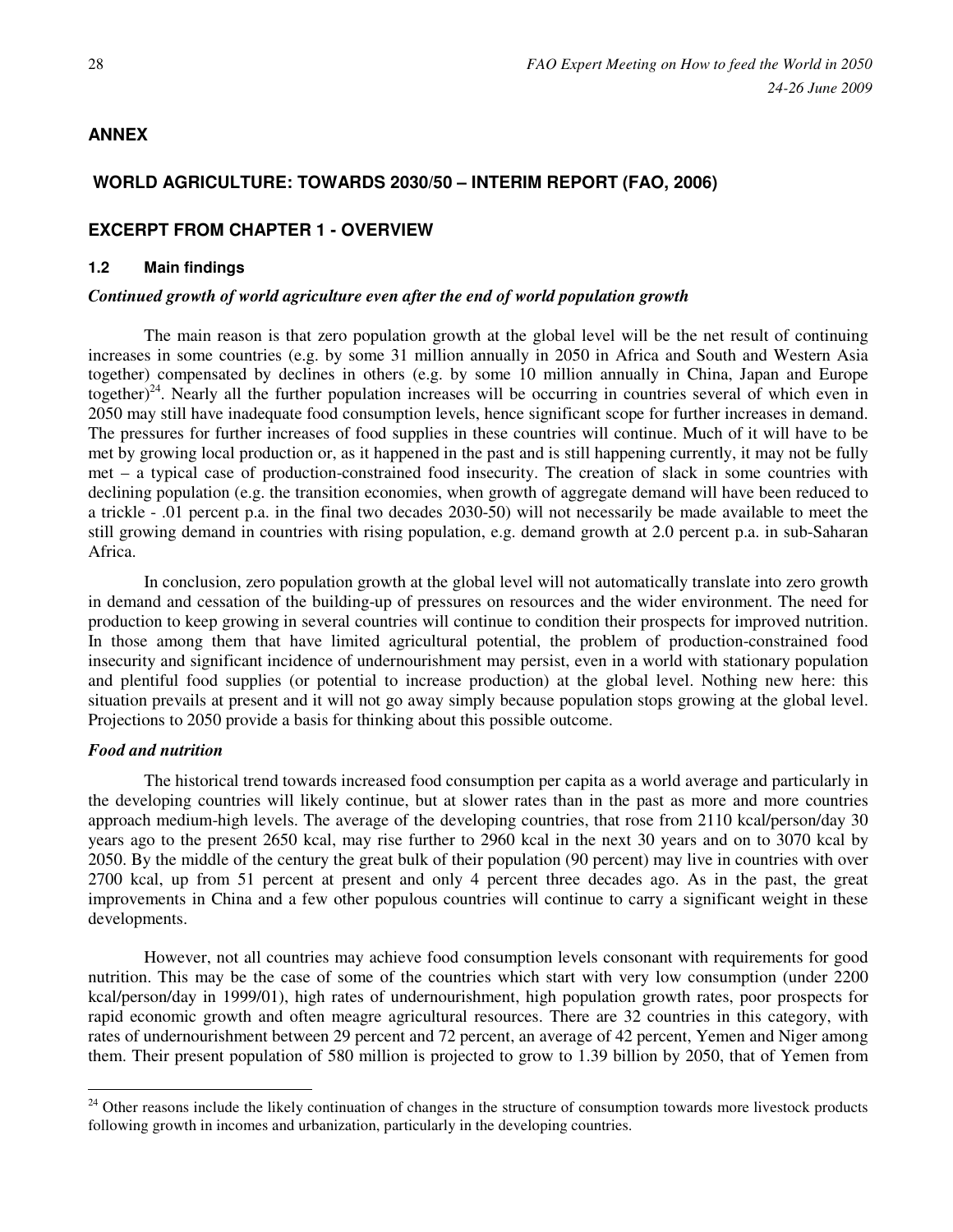18 million to 84 million and that of Niger from 11 million to 53 million. Their current average food consumption of 2000 kcal/person/day is actually a little below that of 30 years ago. Despite the dismal historical record, the potential exists for several of these countries to make gains by assigning priority to the development of local food production, as other countries have done in the past. Under this fairly optimistic assumption, the average of the group may grow to 2450 kcal in the next 30 years, though this would still not be sufficient for good nutrition in several of them. Hence the conclusion that reducing undernourishment may be a very slow process in these countries.

Notwithstanding the several countries with poor prospects for making sufficient progress, the developing countries as a whole would record significant reductions in the relative prevalence of undernourishment (percent of population affected). However, these will not be translated into commensurate declines in the numbers undernourished because of population growth. Reduction in the absolute numbers is likely to be a slow process. Numbers could decline from the 810 million in 1999/01 to 580 million in 2015, to 460 million in 2030 and to just over 290 million by 2050. This means that the *number* of undernourished in developing countries, which stood at 823 million in 1990/92 (the 3-year average used as the basis for defining the World Food Summit target), is not likely to be halved by 2015. However, the *proportion* of the population undernourished could be halved by 2015 – from 20.3 percent in 1990/92 to 10.1 percent in 2015 and on to 6.9 in 2030 and to 3.9 by 2050. It is noted that the U.N. Millennium Development Goals (MDG) refer not to halving the numbers undernourished but rather to a target to "halve, between 1990 and 2015, the *proportion* of people who suffer from hunger". In this sense, the MDG goal may be achieved.

Despite this slow pace of progress in reducing the prevalence of undernourishment, the projections do imply considerable overall improvement. In the developing countries the numbers well-fed (i.e. not classified as undernourished according to the criteria used here) could increase from 3.9 billion in 1999/01 (83 percent of their population) to 5.2 billion in 2015 (90 percent of the population), to 6.2 billion (93 percent) in 2030 and to 7.2 billion (96 percent) by 2050. That would be no mean achievement. Fewer countries than at present will have high incidence of undernourishment, none of them in the most populous class. The problem of undernourishment will tend to become smaller in terms of both absolute numbers affected and, even more, in relative terms (proportion of the population), hence it will become more tractable through policy interventions, both national and international.

The progress in raising per capita food consumption to 3000+ kcal/person/day in several developing countries is not always an unmixed blessing. The related diet transitions often imply changes towards energydense diets high in fat, particularly saturated fat, sugar and salt and low in unrefined carbohydrates. In combination with lifestyle changes, largely associated with rapid urbanization, such transitions, while beneficent in many countries with still inadequate diets, are often accompanied by a corresponding increase in diet-related chronic Non-Communicable Diseases (NCDs). In many countries undergoing this transition, obesity-related NCDs tend to appear when health problems related to undernutrition of significant parts of their populations are still widely prevalent. The two problems co-exist and these countries are confronted with a "double burden of malnutrition" resulting in novel challenges and strains in their health systems.

### *Growth of agriculture and main commodity sectors*

*Aggregate agriculture*: World agriculture (*aggregate value of production*, all food and non-food crop and livestock commodities) has been growing at rates of 2.1-2.3 percent p.a. in the last four decades, with much of the growth originating in the developing countries (3.4-3.8 percent p.a.). The high growth rates of the latter reflected, among other things, developments in some large countries - foremost among them China. Without China, the rest of the developing countries grew at 2.8-3.0 percent p.a. They also reflected the rising share of high value commodities like livestock products in the total value of production: in terms of quantities (whether measured in tonnage or calorie content), the growth rates have been lower (see Box 3.1).

The future may see some drastic decline in the growth of aggregate world production, to 1.5 percent p.a. in the next three decades and on to 0.9 percent p.a. in the subsequent 20 years to 2050. The slowdown reflects the lower population growth and the gradual attainment of medium-high levels of per capita consumption in a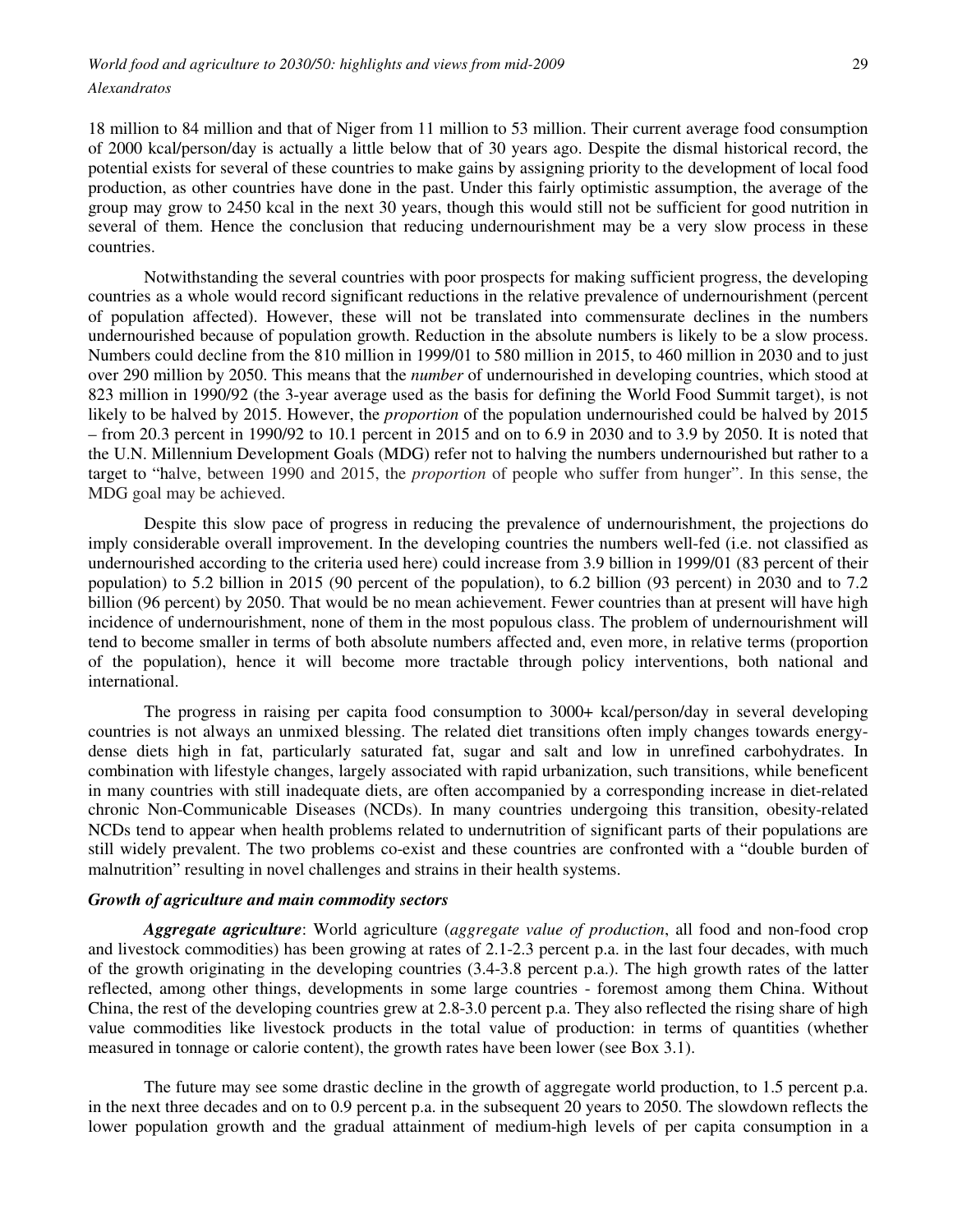#### *24-26 June 2009*

growing number of countries. The latter factor restricts the scope for further growth in demand per capita in several countries which had very high growth in the past, foremost among them China. In contrast, developing countries that experienced slow growth in the past (and as result still have low per capita consumption - less than 2700 kcal/person/day) and potential for further growth, should not experience any slowdown but rather some acceleration. Increasingly, world agriculture will have to depend on non-food uses of commodities if growth rates are not to be sharply lower compared with the past. As noted, the biofuels sector may provide some scope, perhaps a significant one, for relaxing the demand constraints represented by the declining rates of increase in human consumption.

*Cereals*: All the major commodity sectors should participate in the deceleration of agricultural growth. The cereals sector (sum of wheat, milled rice and coarse grains) has already been in such downward trend for some time now, with the growth rate having fallen from 3.7 percent p.a. in sixties, to 2.5 percent, 1.4 percent and 1.1 percent p.a. in the subsequent three decades to 2001. In this latter year world production stood at just under 1.9 billion tons. It has grown further since then to some 2 billion tons in 2005 (preliminary estimate). We project increases to some 3 billion tons by 2050 and this would afford some increase in world per capita availability to around 340 kg (for all food and non-food uses), some 10 percent over present levels. It is noted that the current level of per capita consumption (309 kg in 1999/01) is lower than what was achieved in the past mainly due to the sharp declines in the transition economies (the former socialist countries of the USSR and Eastern Europe) in the 1990s. Recovery in their consumption as well as continued growth in the developing countries should raise the world average to levels it had attained in the past (in the mid-80s). A good part of the increase in world cereals consumption should be for animal feed (mostly coarse grains), with the bulk of such consumption increases originating in the developing countries to support the expansion of their livestock production.

The decline in the growth rate notwithstanding, the absolute increases involved should not be underestimated: an increase of world production by another 1.1 billion tons annually will be required by 2050 over the 1.9 billion tons of 1999/01 (or 1 billion tons over the 2 billion of 2005). Achieving it should not be taken for granted, as land and water resources are now more stretched than in the past and the potential for continued growth of yield is more limited.

Not all countries will be able to increase cereals production *pari passu* with their consumption. Therefore, past trends of ever growing net cereal imports of the developing countries should continue and grow to some 300 million tons<sup>25</sup> by 2050 a 2.7-fold increase over the 112 million tons of 1999/01. This is a much lower rate of increase compared with the past when they had grown more than 5-fold in 40 years. The novel element in the projections is that transition economies are transforming themselves from the large net importers of cereals they were up to the early 1990s (net imports of 43 million tons in 1993) to net exporters (18 million tons net exports annual average in 2002-04). Such net exports could increase further in the future and, therefore, the traditional cereal exporters (North America, Australia, the EU and the developing exporters) would not have to produce the full surplus needed to cover this growing deficit.

*Livestock:* Production and consumption of meat will also experience a growth deceleration compared with the high growth rates of the past, though the milk sector should accelerate, mainly because of growth in the developing countries demand. The growth of the meat sector had been decisively influenced upwards by the rapid growth of production and consumption in China, and to a smaller extent also Brazil. This upward influence on the world totals was counterbalanced in the 1990s by the drastic shrinkage of the livestock sector in the transition economies, leading to a growth rate in the decade of 2.1 percent p.a. vs. 3.1 percent if the transition economies data are excluded from the world totals. These influences will not be present with the same force in the future with the exception of continued rapid growth of production in Brazil (mainly for export). The decline in the transition economies has already been reversed while the growth of meat consumption in China, which grew from 9 kg per capita to more than 50 kg in the last three decades, cannot obviously continue at the same high rates for much longer (see, however, Chapter 3 for uncertainties concerning the reliability of the livestock data of China).

 $^{25}$  To 380 million tons if we exclude from the developing countries the traditional exporters among them - Argentina, Thailand and Vietnam.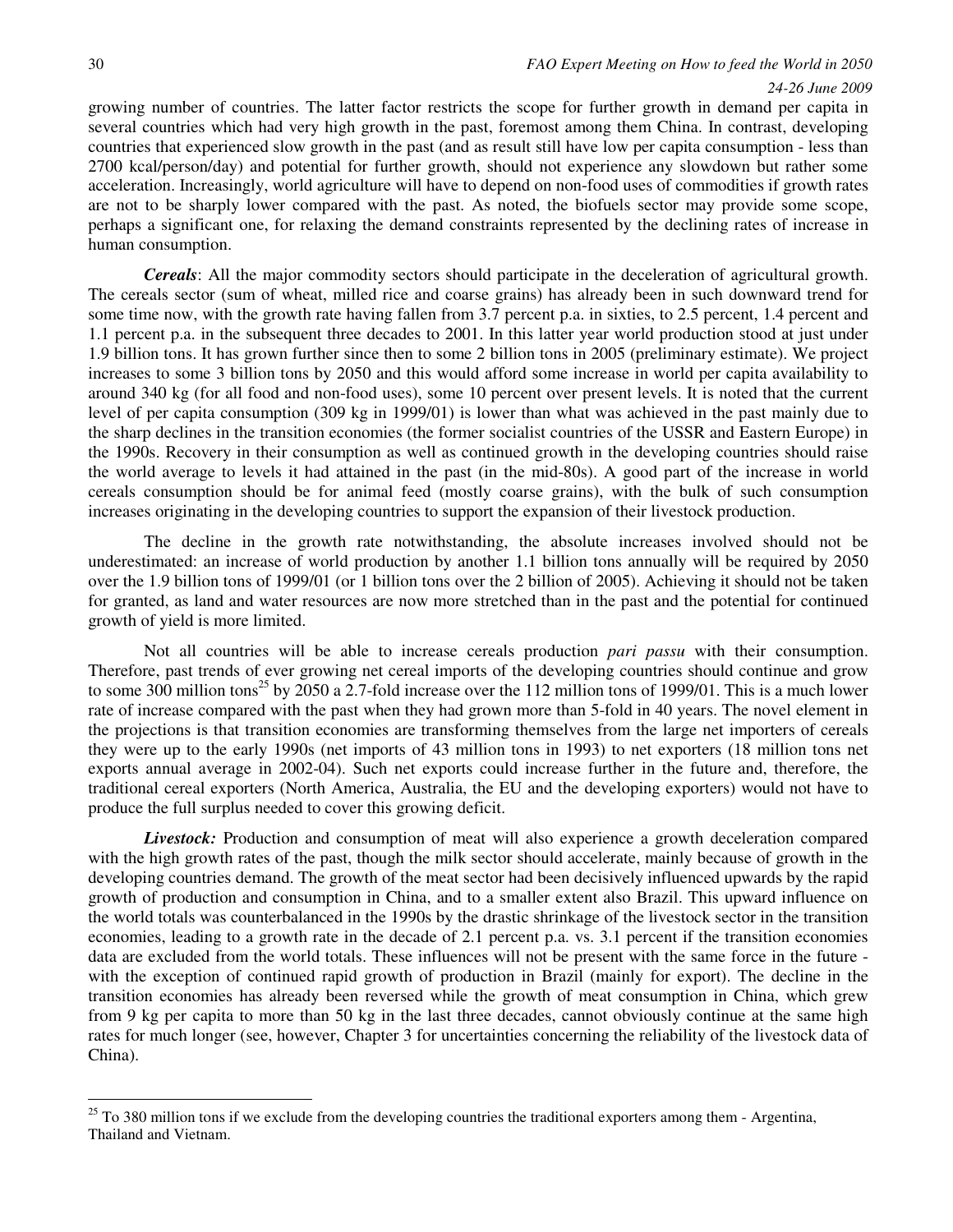The rest of the developing countries still has significant scope for growth, given that their annual per capita meat consumption is still a modest 16 kg. Some of this growth potential will materialize as effective demand and their per capita consumption could double by 2050, i.e. faster than in the past. It is unlikely that other major developing countries will replicate the role played by China in the past in boosting the world meat sector. In particular, India's meat consumption growth may not exert anything like the impact China had in the past, notwithstanding its huge population and good income growth prospects. The country may still have low levels of consumption (though significantly above the current 5 kg) for the foreseeable future.

*Vegetable oils*: The sector has been in rapid expansion, fuelled by the growth of food consumption and imports of the developing countries. The growth of the non-food uses (including in recent years for the production of biofuels in some countries) was also a major factor in the buoyancy of the sector, as was the availability of ample expansion potential of land suitable for the major oilcrops - mainly soybeans in South America and the oilpalm in South-East Asia. Indeed, oilcrops have been responsible for a good part of the increases in total cultivated land in the developing countries and the world as a whole. These trends are likely to continue as the food consumption levels of the developing countries are still fairly low and the income elasticity of demand for vegetable oils is still high in most countries. In parallel, the growing interest in using vegetable oils in the production of biofuels may provide a significant boost. In this respect, concerns have been expressed that the rapid expansion of land areas under oilcrops can have significant adverse impacts on the environment, mainly by favouring deforestation. This is just another example of the trade offs between different aspects of sustainability that often accompany development: benefits in terms of reduced emissions of greenhouse gases when biofuels substitute petroleum-based fuels in transport vs. the adverse impacts of land expansion.

*Sugar*: There are a number of features that characterize the evolution of the sector and determine future prospects: (a) rapidly rising food consumption in the developing countries (3.2 percent p.a. in the last 30 years); (b) the emergence of several of them as major net importers (net imports of the deficit developing countries rose from 10 million tons to 29 million tons over the same period); (c) the growing dominance of Brazil as the major low-cost producer and exporter (production rose from 7.5 million tons to 32 million tons<sup>26</sup> and net exports from 1 million tons to 11 million tons over the same period); (d) the growing use of sugar cane as feedstock for the production of biofuels (ethanol, mainly in Brazil, which now uses some 50 percent of cane production for this purpose); and (e) the prospect that after many years of heavy protectionism of the sugar sector and declining net imports in the industrial countries (which turned into net exporters from the mid-80s, mainly due to the protection of the sector in the EU and the substitution of corn-based sweeteners for sugar in the United States of America), the stage may be set for a reversal of such trends and the resumption of growth in their imports.

Many developing countries, including China, have still low or very low sugar consumption per capita (28 countries have less than 10 kg p.a. and another 18 have 10-20 kg). Therefore, the potential exists for further growth in consumption, though it will not be as vigorous as in the past when 60 developing countries had less than 20 kg in 1969/71. Depending on the evolution of petroleum prices, sugar cane use as feedstock for the production of biofuels may keep growing in several producing countries (or those that have the resource potential to become major producers). Already several countries have plans to do so. It is possible that this development would contribute to keeping the growth rate of world aggregate demand (for all uses) and production from declining in line with the deceleration in the demand for food uses.

*Roots, Tubers and Plantains*: These products play an important role in sustaining food consumption levels in the many countries that have a high dependence on them and low food consumption levels overall. Many of these countries are in sub-Saharan Africa. In some countries (e.g. Nigeria, Ghana, Benin, Malawi) gains in production following the introduction of improved cultivars have been instrumental in raising the per capita food consumption levels. There is scope for other countries in similar conditions to replicate this experience. This prospect, together with the growing consumption of potatoes in many developing countries, should lead to a reversal of the trend for per capita food consumption of these products to decline – a trend that reflected largely

 $26$  Raw sugar equivalent of sugar cane production